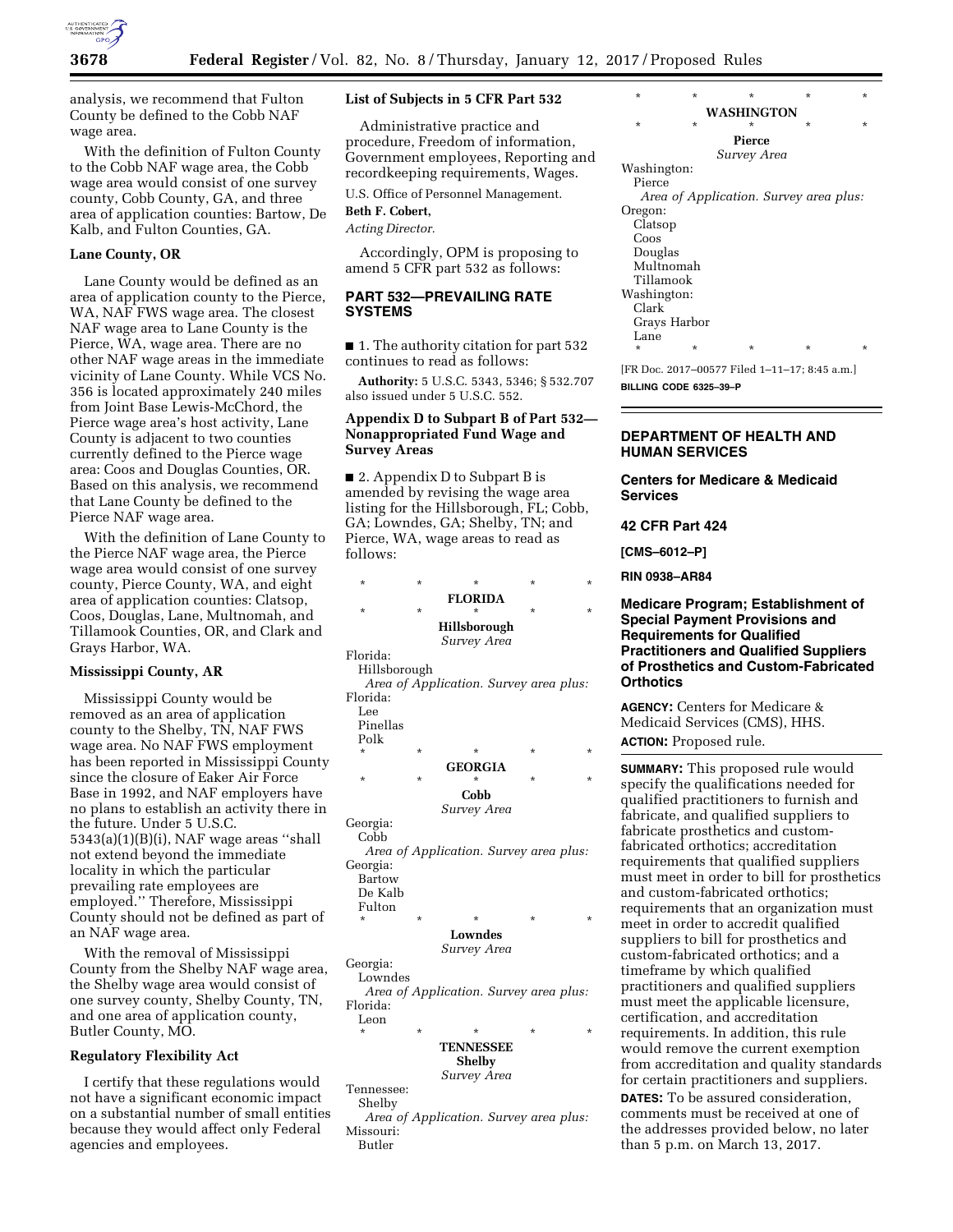**ADDRESSES:** In commenting, please refer to file code CMS–6012–P. Because of staff and resource limitations, we cannot accept comments by facsimile (FAX) transmission.

You may submit comments in one of four ways (please choose only one of the ways listed):

1. *Electronically.* You may submit electronic comments on this regulation to *<http://www.regulations.gov>*. Follow the ''Submit a comment'' instructions.

2. *By regular mail.* You may mail written comments to the following address ONLY: Centers for Medicare & Medicaid Services, Department of Health and Human Services, Attention: CMS–6012–P, P.O. Box 8013, Baltimore, MD 21244–8013.

Please allow sufficient time for mailed comments to be received before the close of the comment period.

3. *By express or overnight mail.* You may send written comments to the following address ONLY: Centers for Medicare & Medicaid Services, Department of Health and Human Services, Attention: CMS–6012–P, Mail Stop C4–26–05, 7500 Security Boulevard, Baltimore, MD 21244–1850.

4. *By hand or courier.* Alternatively, you may deliver (by hand or courier) your written comments ONLY to the following addresses prior to the close of the comment period:

a. For delivery in Washington, DC— Centers for Medicare & Medicaid Services, Department of Health and Human Services, Room 445–G, Hubert H. Humphrey Building, 200 Independence Avenue SW., Washington, DC 20201.

(Because access to the interior of the Hubert H. Humphrey Building is not readily available to persons without federal government identification, commenters are encouraged to leave their comments in the CMS drop slots located in the main lobby of the building. A stamp-in clock is available for persons wishing to retain a proof of filing by stamping in and retaining an extra copy of the comments being filed.)

b. For delivery in Baltimore, MD— Centers for Medicare & Medicaid Services, Department of Health and Human Services, 7500 Security Boulevard, Baltimore, MD 21244–1850.

If you intend to deliver your comments to the Baltimore address, call telephone number (410) 786–7195 in advance to schedule your arrival with one of our staff members.

Comments erroneously mailed to the addresses indicated as appropriate for hand or courier delivery may be delayed and received after the comment period.

For information on viewing public comments, see the beginning of the **SUPPLEMENTARY INFORMATION** section. **FOR FURTHER INFORMATION CONTACT:** John Spiegel, (410) 786–1909.

**SUPPLEMENTARY INFORMATION:** *Inspection of Public Comments:* All comments received before the close of the comment period are available for viewing by the public, including any personally identifiable or confidential business information that is included in a comment. We post all comments received before the close of the comment period on the following Web site as soon as possible after they have been received: *[http://](http://www.regulations.gov) [www.regulations.gov](http://www.regulations.gov)*.

Follow the search instructions on that Web site to view public comments.

Comments received timely will also be available for public inspection as they are received, generally beginning approximately 3 weeks after publication of a document, at the headquarters of the Centers for Medicare & Medicaid Services, 7500 Security Boulevard, Baltimore, Maryland 21244, Monday through Friday of each week from 8:30 a.m. to 4 p.m. To schedule an appointment to view public comments, phone 1–800–743–3951.

#### **I. Background**

## *A. General Overview*

Medicare services are furnished by two types of entities, providers and suppliers. The term ''provider of services'' is defined in sections 1861(u) and 1866(e) of the Social Security Act (the Act). Based on the statute definition of ''provider of services'' in sections 1861(u) and 1866(e) of the Act we define and use the term ''provider'' in our regulations. At § 400.202, the term ''provider'' is defined as a hospital, a critical access hospital (CAH), a skilled nursing facility (SNF), a comprehensive outpatient rehabilitation facility (CORF), a home health agency (HHA), or a hospice that has in effect an agreement to participate in Medicare, or a clinic, a rehabilitation agency, or a public health agency that has in effect a similar agreement but only to furnish outpatient physical therapy or speech pathology services, or a community mental health center that has in effect a similar agreement but only to furnish partial hospitalization services.

The term supplier is defined in section 1861(d) of the Act. Supplier is defined as a physician or other practitioner, facility or an entity other than a provider of services that furnishes items or services under Medicare. A supplier that furnishes durable medical equipment, prosthetics,

orthotics, and supplies (DMEPOS) is one category of supplier. Section 424.57(a) of our regulations defines a DMEPOS supplier as an entity or individual, including a physician or Part A provider, that sells or rents covered DMEPOS items to Medicare beneficiaries that meets the DMEPOS supplier standards. Other supplier categories may include, for example, physicians, nurse practitioners, and physical therapists. If a supplier, such as a physician, nurse practitioners, or physical therapist, also furnishes DMEPOS to a patient and bills for those items, then the supplier is also considered to be a DMEPOS supplier and must be screened and enrolled in Medicare as a DMEPOS supplier, meeting all standards and requirements applicable to DMEPOS suppliers in order to be enrolled in and bill Medicare.

Section 1861(n) of the Act defines ''durable medical equipment.'' See *[https://www.ssa.gov/OP](https://www.ssa.gov/OP_Home/ssact/title18/1861.htm)*\_*Home/ssact/ [title18/1861.htm](https://www.ssa.gov/OP_Home/ssact/title18/1861.htm)*. Also, the term DME is included in the definition of ''medical and other health services'' in section 1861(s)(6) of the Act, see *[https://](https://www.ssa.gov/OP_Home/ssact/title18/1861.htm) www.ssa.gov/OP*\_*[Home/ssact/title18/](https://www.ssa.gov/OP_Home/ssact/title18/1861.htm)*  [1861.htm](https://www.ssa.gov/OP_Home/ssact/title18/1861.htm) and also included in the definition of medical equipment and supplies in section 1834(j)(5) of the Act. See *[https://www.ssa.gov/OP](https://www.ssa.gov/OP_Home/ssact/title18/1834.htm)*\_*Home/ [ssact/title18/1834.htm](https://www.ssa.gov/OP_Home/ssact/title18/1834.htm)*. Furthermore, the term is defined in § 414.202 as equipment furnished by a supplier or a HHA that—

• Can withstand repeated use;

• Effective for items classified as DME after January 1, 2002 has an expected life of at least 3 years;

• Is primarily and customarily used to serve a medical purpose;

• Generally, is not useful to an individual in the absence of an illness or injury; and

• Is for use in the home.

Prosthetics and orthotics which are defined under section 1861(s)(9) of the Act as leg, arm, back, and neck braces and artificial legs, arms, and eyes, including replacements if required because of a change in the patient's physical condition, are included under the coverage definition under section 1861(s)(9) of the Act. We are using this definition of prosthetics and orthotics for the purposes of this proposed rule. They are also described in the Medicare Benefit Policy Manual (100–02), Chapter 15, Section 130 that specifies that these appliances are covered under Part B when furnished incident to physicians' services or on a physician's order.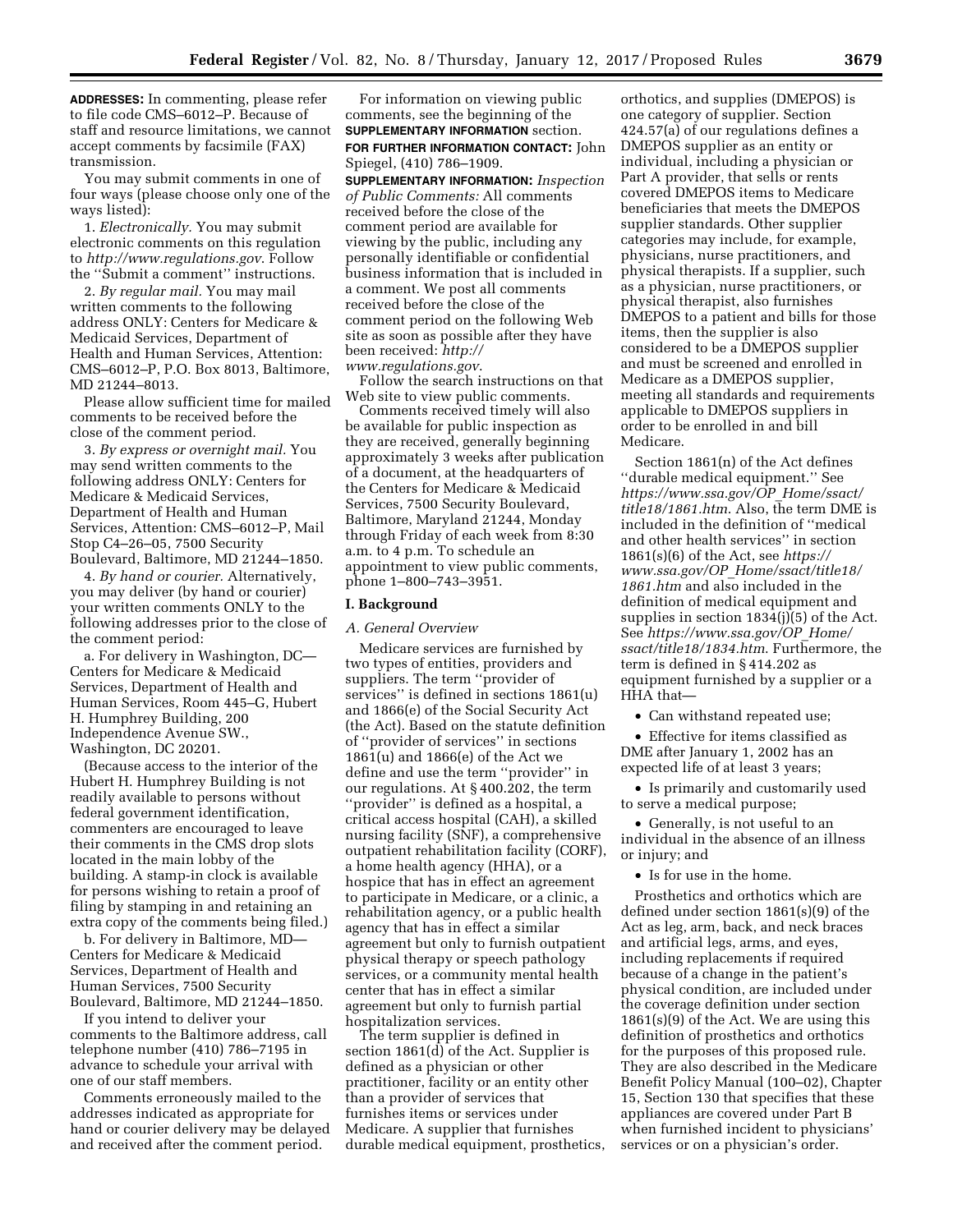### *B. Legislative History*

1. Medicare, Medicaid and SCHIP Benefits Improvement and Protection Act of 2000 (BIPA)

Section 427 of the Medicare, Medicaid and SCHIP Benefits Improvement and Protection Act of 2000 (BIPA) (Pub. L. 106–554) added section 1834(h)(1)(F) of the Act, which states that no payment shall be made for custom-fabricated orthotics or for an item of prosthetics unless furnished by a qualified practitioner and fabricated by a qualified practitioner or a qualified supplier at a facility that meets criteria the Secretary determines appropriate. Section  $1834(h)(1)(F)$  of the Act describes custom-fabricated orthotics as individually fabricated for the patient over a positive model of the patient and also requires education, training, and experience to custom-fabricate.

A qualified practitioner is defined by BIPA as a physician or other individual who is a qualified physical therapist or a qualified occupational therapist; or is licensed in orthotics or prosthetics, in the cases where the state provides such licensing; or, in states where the state does not provide such licensing, is specifically trained and educated to provide or manage the provision of prosthetics and custom-designed or fabricated orthotics and is certified by the American Board for Certification in Orthotics, Prosthetics and Pedorthics (ABC) or the Board for Orthotist/ Prosthetist Certification International, Incorporated (BOC); or is credentialed and approved by a program that the Secretary determines has training and education standards that are necessary to provide such prosthetics and orthotics.

A qualified supplier is defined by BIPA as any entity that is accredited by the ABC or the BOC or is accredited and approved by a program that the Secretary determines has accreditation and approval standards that are essentially equivalent to those of such Boards.

The Congress directed the Secretary to implement section 427 of BIPA no later than 1 year after the date of the enactment using a negotiated rulemaking process. The negotiated rulemaking committee (the Committee) on Special Payment Provisions for Prosthetics and Certain Custom-Fabricated Orthotics was established following the requirements set forth by the Federal Advisory Committee Act (FACA). The Committee held nine meetings from October 2002 to July 2003 and failed to reach a consensus on the rulemaking. Given the continued need to address payment provisions for

prosthetics and certain customfabricated orthotics, we are proposing policies and inviting public comment on our proposals as described section II. of this proposed rule.

2. Medicare Prescription Drug, Improvement, and Modernization Act of 2003 (MMA)

Section 302(a)(1) of the Medicare Prescription Drug, Improvement, and Modernization Act of 2003 (MMA) (Pub. L. 108–173) added a new paragraph (20) to section 1834(a) of the Act requiring the Secretary to establish and implement DMEPOS quality standards that suppliers must meet in order to furnish and bill for covered items and services described in new section  $1834(a)(20)(D)$  of the Act, which includes prosthetics and orthotics. The new paragraph (20) also required the Secretary to designate and approve one or more independent accreditation organizations to apply the quality standards. In addition, the new section 1834(a)(20) of the Act required that to obtain or retain a Medicare Part B billing number DMEPOS suppliers must be accredited by one of the approved accreditation organizations.

The DMEPOS quality standards were posted on our Web site at *[www.cms.gov/](http://www.cms.gov/medicareprovidersupenroll)  [medicareprovidersupenroll](http://www.cms.gov/medicareprovidersupenroll)* as required by section 1834(a)(20)(E) of the Act. On May 1, 2006, we published a proposed rule (71 FR 25654) and a subsequent final rule on August 18, 2006 (71 FR 48354) that specified the criteria that all approved accreditation organizations must meet, set forth in § 424.58. In December 2006, we approved 11 accreditation organizations. As a result of a merger of two of the accreditation organizations, there are now 10 accreditation organizations.

All DMEPOS suppliers must meet the quality standards. The quality standards required by section 1834(a)(20) of the Act are used by the approved accrediting organizations as the basis for their accrediting decisions.

3. Medicare Improvement for Patients and Providers Act of 2008 (MIPPA)

Section 154(b) of the Medicare Improvement for Patients and Providers Act of 2008 (MIPPA) (Pub. L. 110–275 amended section 1834(a)(20) of the Act by adding a new subparagraph (F) to require DMEPOS suppliers furnishing covered items and services, directly or as a subcontractor for another entity, to have submitted to the Secretary evidence of being accredited as meeting the applicable quality standards on or after October 1, 2009. Section 1834  $(a)(20)(F)(ii)$  of the Act provided the Secretary the authority to exempt

''eligible professionals'' and such ''other persons'' from the quality standards and accreditation requirement unless the Secretary determined that the standards are designed specifically to be applied to such eligible professionals and other persons or if the Secretary determined that licensing, accreditation or other mandatory quality requirements apply to such eligible professionals and other persons. Eligible professionals are defined at section 1848(k)(3)(B) of the Act as a physician, physician assistant, nurse practitioner, clinical nurse specialist, certified registered nurse anesthetist, certified nurse-midwife, clinical social worker, clinical psychologist, physical or occupational therapist or a qualified speech-language pathologist. Section 1834(a)(20)(F)(ii) of the Act specifically refers to orthotists and prosthetists as examples of ''other persons.'' Since orthotists and prosthetists specifically were mentioned in the statute, we believe that the Congress intended for those persons to be exempt unless there were standards designed specifically to be applied to such eligible professionals and other persons.

To date there have not been accreditation or quality requirements designed specifically to be applied to such eligible professionals and thus as a result, all eligible professionals and other persons, including orthotists and prosthetists, that furnish, fabricate, and bill for prosthetics and certain customfabricated orthotic items are currently exempt from the quality standards and the accreditation requirement.

## **II. Provisions of the Proposed Regulations**

This proposed rule would implement certain provisions of section  $1834(h)(1)(F)$  of the Act. It would establish the qualifications and requirements that must be met in order to be considered a qualified practitioner or a qualified supplier. This proposed rule would also amend the special payment rules for items furnished by DMEPOS suppliers set forth at § 424.57 and the accreditation organization requirements in § 424.58. Only qualified practitioners who furnish or fabricate prosthetics and custom-fabricated orthotics and qualified suppliers that fabricate or bill for prosthetics and custom-fabricated orthotics would be subject to these requirements.

Specifically, we are proposing the following:

• Removing the exemption from quality standards and accreditation that is currently in place in accordance with section 1834(a)(20) of the Act for certain practitioners and suppliers who furnish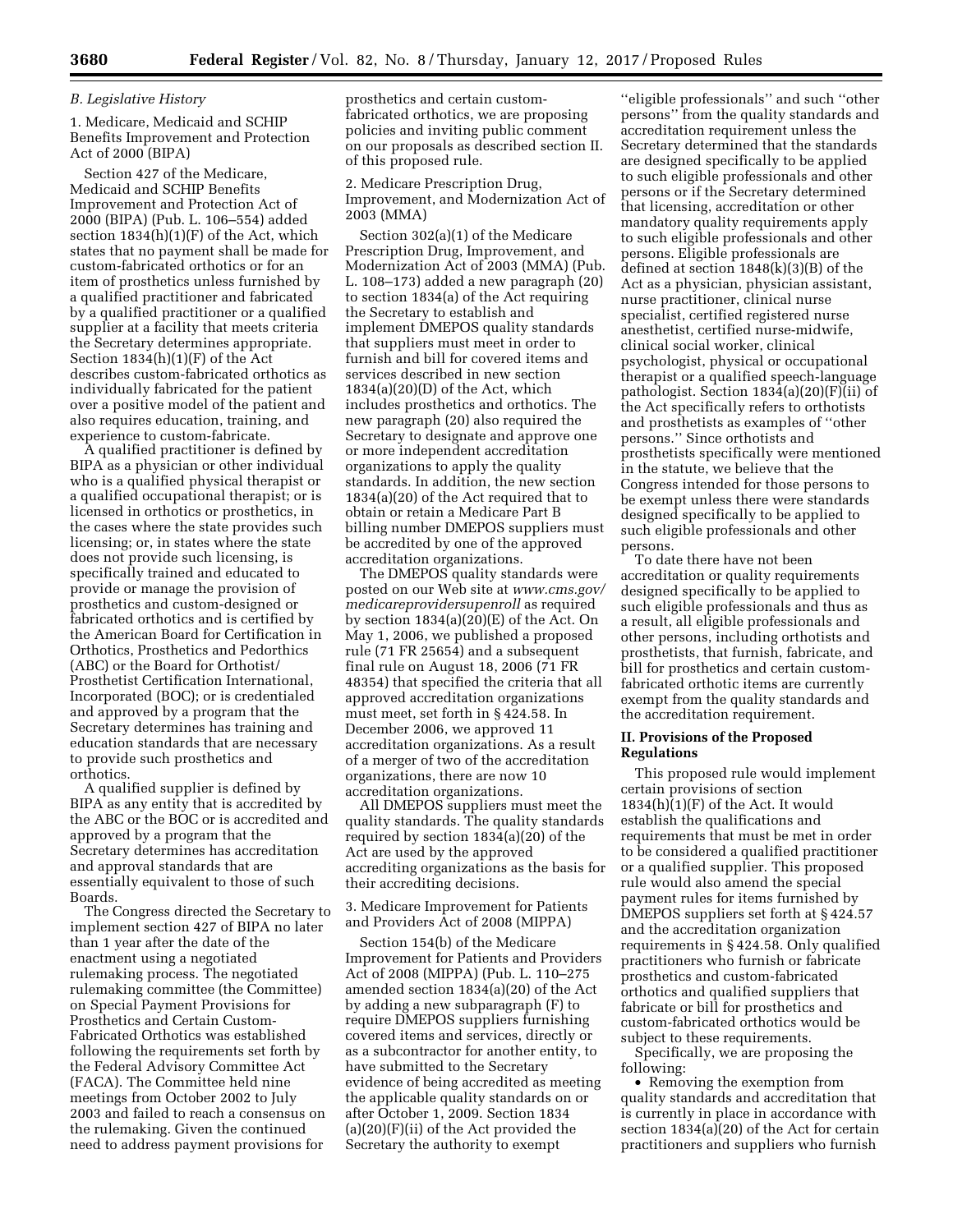or fabricate prosthetics and customfabricated orthotics.

• Revising § 424.57 to include a definition of custom-fabricated orthotics as an item as listed in section 1861(s)(9) of the Act that must be individually made for a specific patient, constructed using one of the positive model techniques listed in § 424.57(a).

• Revising § 424.57(a) to include a definition of positive model of the patient as a particular type of custom fabrication in which one of the following modeling techniques is used:

++ Molded to the patient model as a negative impression of the patient's body part and a positive model rectification are constructed.

++ Computer Aided Design-Computer Aided Manufacturing (CAD– CAM) system.

++ Direct formed model.

• Defining ''qualified supplier'' as a DMEPOS supplier that is accredited in accordance with the section 1834(a)(20) of the Act.

• Defining ''qualified practitioner'' as an eligible professional or other person that meets the education, training, licensure, and certification requirements of the section 1834(h)(1)(F)of the Act.

• Specifying training, licensure, and certification requirements that qualified practitioners must meet in order to furnish or fabricate prosthetics and custom-fabricated orthotics.

• Requiring that claims for prosthetics and custom-fabricated orthotics that are submitted by qualified suppliers or by beneficiaries must have been furnished by a qualified practitioner and fabricated by a qualified practitioner or a qualified supplier as defined in this proposed rule. Suppliers that do not meet these requirements are at risk of revocation of their Medicare enrollment.

• Defining the requirements that must be met by organizations that are designated and approved by CMS to accredit suppliers that bill for prosthetics and custom-fabricated orthotics.

• Define ''fabrication facility'' and specify the requirements that a facility must meet in order for qualified practitioners and qualified suppliers to be able to fabricate prosthetics and custom-fabricated orthotics that can be paid for by Medicare.

Separately, in this proposed rule we also—

• Describe our intent to modify the DMEPOS quality standards to reflect the provisions of this rule, including the effective date for meeting the revised quality standards; and

• Provide the list of services and supplies subject to the requirements of this rule (*[www.cms.gov/](http://www.cms.gov/medicareprovidersupenroll)  [medicareprovidersupenroll](http://www.cms.gov/medicareprovidersupenroll)*).

We provide a link to the list of items and describe our intent to revise the quality standards as information only. We are not soliciting comments on the content of or the process for updating the quality standards, which will be addressed through the regulatory process we reference in section II.A.6.a. of this proposed rule. Nor are we soliciting comment on the content of or process for updating the list of items and supplies, which is described in section II.B. of this proposed rule. Comments on those matters will be considered outside the scope of this rule.

## *A. Updating of Accreditation and Certification Requirements*

1. Removing the MIPPA Exemptions for DMEPOS Suppliers and Certain Eligible Professionals and Other Persons Who Furnish or Fabricate Prosthetics and Custom-Fabricated Orthotics

Consistent with the provisions of the Act, including those provisions added by BIPA, MMA, and MIPPA, we have put in place a framework for accreditation of suppliers that fabricate DMEPOS and bill for DMEPOS services. However, qualified practitioners and qualified suppliers are currently exempt from having to meet the quality standards or to be accredited as suppliers in order to be able to bill Medicare for prosthetics and customfabricated orthotics. We are removing the exemptions in order to implement the provisions of section 1834(a)(20) of the Act.

As noted previously, section 1834(a)(20)(F)(ii) of the Act provided the Secretary the authority to exempt ''eligible professionals'' (as defined in section 1848(k)(3)(B) of the Act) and such ''other persons'' from the quality standards and accreditation requirement unless the Secretary determined that the standards are designed specifically to be applied to such eligible professionals and other persons or if the Secretary determined that licensing, accreditation or other mandatory quality requirements apply to such eligible professionals and other persons. The Secretary did not determine that there were standards designed specifically to be applied to such eligible professionals and other persons and the Secretary did not determine that licensing, accreditation or other mandatory quality requirements apply to such eligible professionals and other persons. Therefore, we issued a fact sheet on our Web site announcing the exemption at *[www.cms.gov/](http://www.cms.gov/medicareprovidersupenroll)  [medicareprovidersupenroll.](http://www.cms.gov/medicareprovidersupenroll)* 

Through this proposed rule, we are now designing standards specifically to apply to such eligible professionals and other persons. We believe that it is imperative to have both licensure and certification requirements for all qualified practitioners (eligible professionals and other persons who furnish or fabricate prosthetics and custom-fabricated orthotics) and to have accreditation requirements for all qualified suppliers (DMEPOS suppliers that fabricate or bill for prosthetics and custom-fabricated orthotics that are subject to the requirements of this proposed rule). Moreover, we believe that the provisions in section 1834(a)(20) of the Act were enacted to achieve that objective.

Therefore, in order to ensure that only those who are qualified to do so can furnish, fabricate, and bill for the prosthetics and custom-fabricated orthotics addressed by this proposed rule, we would remove the exemption from having to meet the quality standards and the exemption from having to be accredited that currently exist for eligible professionals and other persons that furnish, fabricate or bill for prosthetics and custom-fabricated orthotics.

2. Definition and Accreditation Requirements for Qualified Suppliers

Consistent with the provisions in section  $1834(h)(1)(F)$  of the Act, which require that no payment will be made unless those furnishing prosthetics and custom-fabricated orthotics are qualified to do so, we are proposing to define qualified supplier, in§ 424.57(a), as an entity that is—

• Enrolled in Medicare as a DMEPOS supplier; and

• Accredited by one of the CMSapproved accreditation organizations that meets the proposed requirements that an organization must meet to accredit qualified suppliers of prosthetics and custom-fabricated orthotics in § 424.58(c) (described in section II.A.5. of this proposed rule).

In our existing regulations at § 424.57(c)(22), we require DMEPOS suppliers to be accredited by a CMSapproved accrediting organization to receive and retain a supplier billing number. We also state that the accreditation must indicate the specific products and services for which the DMEPOS supplier is accredited in order for the supplier to receive payment. To implement the statutory requirements regarding accreditation requirements for eligible professionals and other persons who want to furnish and bill for prosthetics and custom-fabricated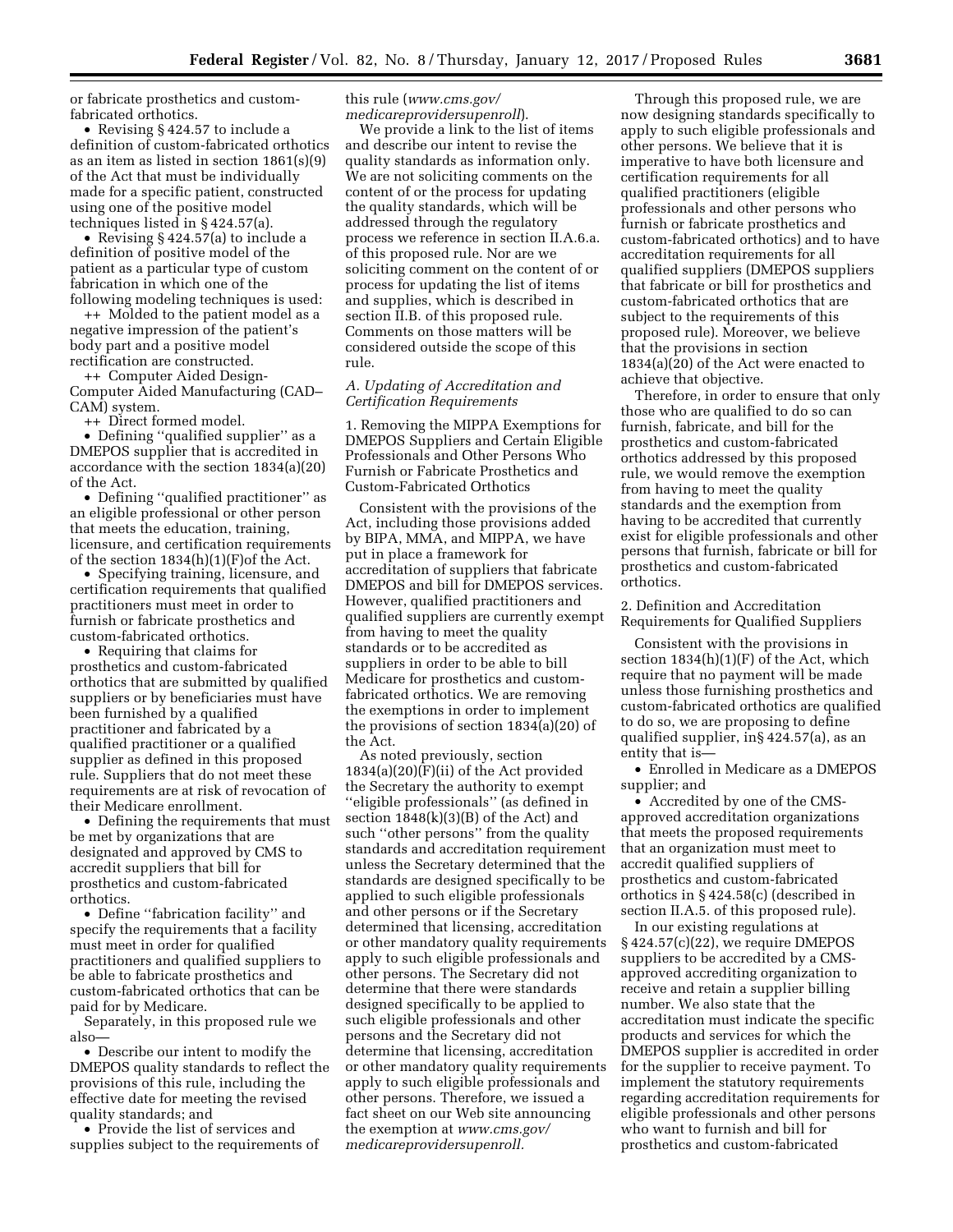orthotics, we would revise  $§$  424.57(c)(22) by-

• Redesignating the existing text as paragraph (c)(22)(i). We would also make clarifying, technical, and conforming changes. We note that changes would not modify the intent of this provision. We also note that this requirement would still be applicable to all DMEPOS suppliers.

• Adding a new paragraph (c)(22)(ii) to state the additional accreditation requirements for DMEPOS suppliers that would be fabricating and billing for prosthetics and custom-fabricated orthotics. In order to be a qualified supplier, the DMEPOS supplier must be accredited by a CMS-approved accreditation organization for prosthetics and custom-fabricated orthotics as described in § 424.58(c). The accreditation must indicate the specific products and services for which the DMEPOS supplier is accredited in order for the qualified supplier (as defined in § 424.57(a)) to receive payment for the specific prosthetics and custom-fabricated orthotics. We are also proposing that as part of compliance with the ongoing accreditation process, qualified suppliers must notify the AO of any change in conditions, practices, or operations that were relied upon by the AO at the time of accreditation. This would include, but not be limited to, a requirement for notifying the AO of any changes in personnel, including changes in status or qualifications of employees of the qualified supplier or of any personnel utilized by the qualified supplier via contract or other business relationship. This requirement is included to ensure that qualified suppliers, once accredited, continue to meet all of the accreditation and other supplier standards. (See section II.A.5. of this proposed rule for more detailed information regarding our proposed requirements for accrediting organizations.)

Section 1834(h)(1)(F) of the Act requires, in part, that no payment can be made for prosthetics or customfabricated orthotics unless the item is fabricated by a qualified practitioner or a qualified supplier at a facility that meets such criteria as the Secretary determines appropriate. Therefore, we are proposing to define and establish the criteria that such a facility must meet. We are proposing to define ''fabrication facility'' to distinguish this facility type from others referenced in our regulations. In § 424.57(a), we would define a fabrication facility as a physical structure that—

• Meets the requirements in § 424.57(d)(4); and

• Is utilized by a qualified practitioner or a qualified supplier to fabricate prosthetics or customfabricated orthotics.

In  $§$  424.57(d)(4), based on input from other government agencies and contractors that are involved in ensuring that prosthetics and custom-fabricated orthotics are furnished, fabricated and paid for properly, we would specify that the fabrication facility at which qualified suppliers and qualified practitioners fabricate prosthetics and custom-fabricated orthotics, as defined in § 424.57(a), must meet all of the following requirements:

• Be located within the United States or one of its territories.

• Be a business that is organized, established and licensed under applicable state and federal laws.

• Have a process for maintenance and production of fabrication records including the following:

++ Job/work orders.

++ Record tracking systems. ++ Real time recordkeeping, for

example, ensuring that records are updated as the fabrication takes place. ++ Secure storage of records with

electronic and hard copy back-up. • Have a quality assurance process to

identify non-standard production outcomes, and improve fabrication outcomes.

• Have a periodic review and employee demonstration of fabrication/ safety/communication/operations competencies with corrective action plans for staff that do not meet the minimal standards.

• Have full time appropriately credentialed staff member(s) who are (qualified practitioners or qualified suppliers) onsite to fabricate and to supervise fabrication.

• Have a laboratory area with appropriate safety equipment (for example, flammable material storage, gloves, safety glasses, and proper ventilation).

• Have a separate waiting area and chairs with armrests, as necessary.

• Have patient care and fitting rooms with appropriate levels of privacy and sanitation. Patient fitting and care areas should be separate from the fabrication area.

• Have disinfecting supplies, gloves, masks, and plastic for containing contaminated materials.

• Have a fabrication facility information system, paper or digital, that can track the production, list component part number (and serial number if available) and quantity, and that is linked to patient information and be Health Insurance Portability and Accountability Act compliant. Such a

system must allow facility staff and management, including those fabricating, to identify any parts that could be recalled at a later date.

• Have parallel bars, a full-length mirror, and other appropriate assessment tools.

• Have a process that mandates following precautions to handle used patient devices that are contaminated.

• Have repair and disinfecting areas clearly labeled.

• Have the ability to handle all potentially hazardous materials in facility properly.

• Have an emergency management plan and a safety management plan.

• Have policy for detecting/reporting counterfeit supplies.

• Have the proper tools, equipment, and computers commonly used in the fabrication of particular items and typically associated with the particular technical approach (negative impression/positive model, CAD–CAM, or direct formed), as applicable. These tools and equipment would include, but are not limited to the following:

++ Computers with appropriate graphics/modeling capacity and technology.

- ++ Band saw.
- ++ Disc sander.
- 
- ++ Sanding paper.
- ++ Flexible shaft sander.
- ++ Lathe.
- ++ Drill press.
- ++ Sewing machine.
- ++ Grinding equipment.
- ++ Paint-spraying equipment.
- ++ Welding equipment.
- ++ Alignment jig.
- ++ Ovens capable of heating plastics for molding.
- ++ Computer controlled milling machine.

++ Lockable storage areas for raw materials and finished devices.

++ Air compressor.

We note that these requirements would apply even if the fabrication facility is the same location as that of the DMEPOS supplier.

We intend to require that AO's cannot accredit a qualified supplier or renew the accreditation of a qualified supplier unless the qualified supplier uses a fabrication facility that meets these criteria. We are seeking comment on the definition of a fabrication facility and its requirements.

3. Definition of Qualified Practitioner

We are also proposing to define qualified practitioner in § 424.57(a). Our proposal would permit certain eligible professionals and other persons who are not enrolled as an accredited DMEPOS supplier to become a qualified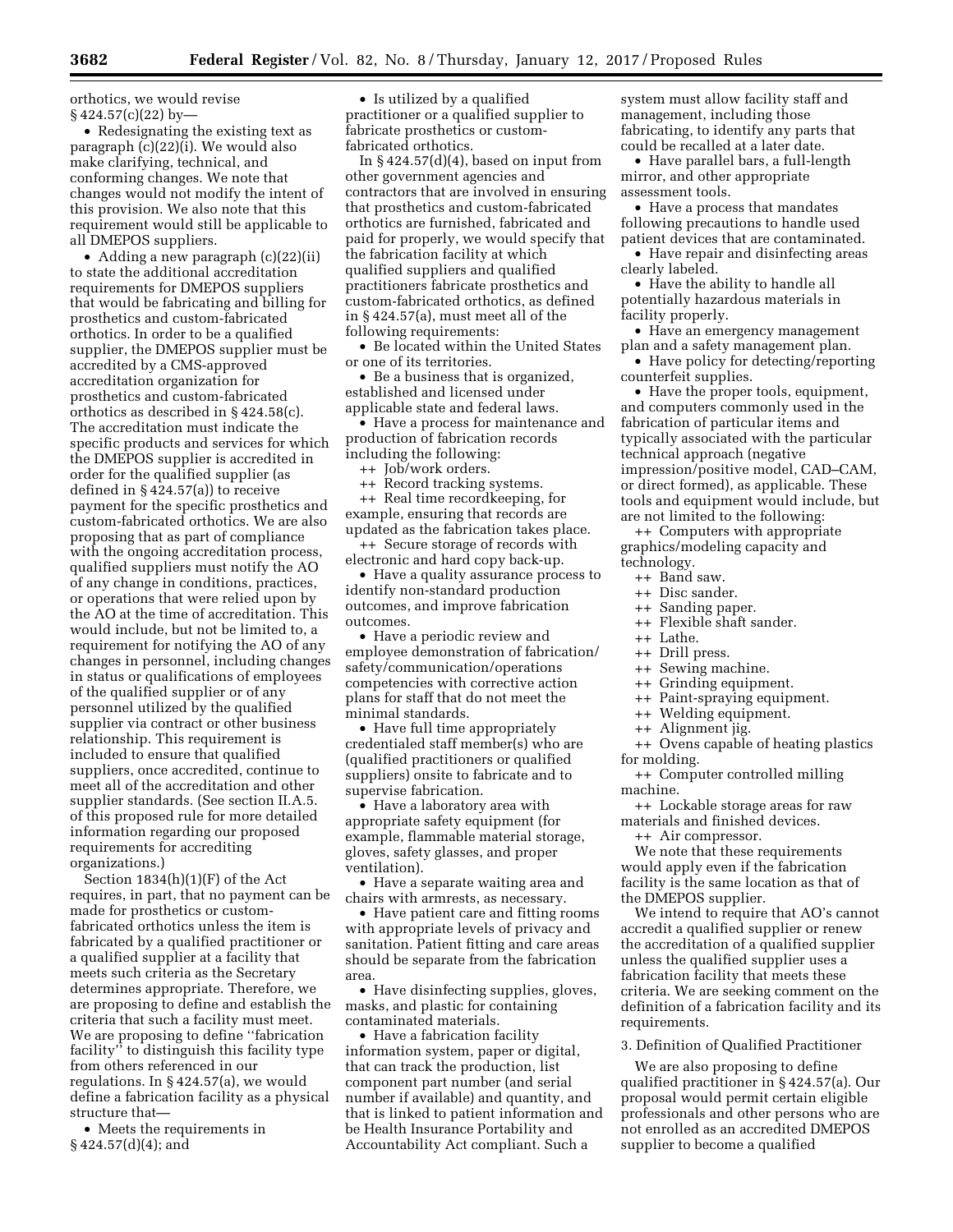practitioner to furnish or fabricate prosthetic and custom-fabricated services and supplies that are billed to Medicare if the eligible professional or other person meets the training, licensure, and certification requirements in proposed § 424.57(d)(3).

a. Specific Eligible Professionals and Other Persons

In § 424.57(a), we would identify and define the types of eligible professionals and other persons who can become qualified practitioners, and therefore, in accordance with the BIPA provisions, furnish or fabricate prosthetics and custom-fabricated orthotics. Specifically, we propose to identify and to add definitions for the following practitioners: (1) Occupational therapist; (2) ocularist; (3) orthotist; (4) pedorthist; (5) physical therapist; (6) physician; and (7) prosthetist.

• *Occupational Therapist.* Our current regulations at § 484.4 specify in detail the personnel qualifications for an occupational therapist. We are proposing to define an occupational therapist as an individual who meets the requirements in § 484.4. We are specifically requesting comments on these proposed qualifications for an occupational therapist to furnish/ fabricate prosthetics and customfabricated orthotics.

• *Ocularist.* The American Society of Ocularists defines an ocularist as a trained technician skilled in the arts of fitting, shaping, and painting ocular prostheses. We note, as indicated by the National Examining Board of Ocularists, that in addition to creating ocular prostheses, the ocularist typically shows the patient how to handle and care for the prosthesis, and provides long-term care through periodic examinations. We are proposing to define an ocularist as a trained technician skilled in the arts of fitting, shaping, and painting ocular prostheses who is certified by the American Board for Certification in Orthotics, Prosthetics and Pedorthics (ABC), the Board for Orthotist/ Prosthetist Certification International, Incorporated (BOC) or the National Examining Board of Ocularists. We are specifically requesting comments on these proposed qualifications for an ocularist to furnish/fabricate prosthetics and custom-fabricated orthotics.

• *Orthotist.* Our current regulations in § 485.70(d) specify the following personnel qualifications for an orthotist:

++ Be licensed by all states in which practicing, if applicable.

++ Have successfully completed a training program in orthotics that is jointly recognized by the American Council on Education and the American Board for Certification in Orthotics and Prosthetics.

++ Be eligible to take that Board's certification examination in orthotics.

We are proposing to define an orthotist as an individual who meets the personnel qualifications in § 485.70(d). We are specifically requesting comments on these proposed qualifications for an orthotist to furnish or fabricate prosthetics and customfabricated orthotics.

• *Pedorthist.* The Pedorthic Footcare Association defines a pedorthist as a specialist in using footwear—which includes shoes, shoe modifications, foot orthoses and other pedorthic devices to solve problems in, or related to, the foot and lower limb. We are proposing to define pedorthist in this manner. We are specifically requesting comments on these proposed qualifications for a pedorthist to furnish or fabricate prosthetics and custom-fabricated orthotics.

• *Physical Therapist.* Our current regulations at § 484.4 specify in detail the personnel qualifications for a physical therapist. We are proposing to define a physical therapist as an individual who meets the requirements in § 484.4. We are specifically requesting comments on these proposed qualifications for a physical therapist to furnish or fabricate prosthetics and custom-fabricated orthotics.

• *Physician.* Our current regulations at § 484.4 specify the personnel qualifications for a physician. In addition to those requirements, we propose to require that for purposes of furnishing or fabricating prosthetics and custom-fabricated orthotics, a physician must be specifically educated, certified or trained in the area of prosthetics and custom-fabricated orthotics. The physician must be knowledgeable and competent (as evidenced by education and experience) in the assessment, furnishing, fabrication, care, and followup needs of the patient as specifically delineated in the DMEPOS quality standards (discussed in section II.A.6. of this proposed rule). We are proposing such knowledge and competency requirements because we believe it is only specialty physicians who are trained and experienced, and who understand the specialized needs of the beneficiary requiring prosthetics and custom-fabricated orthotics. We are specifically requesting comments on these proposed *additional* qualifications for a physician to furnish prosthetics and custom-fabricated orthotics.

Doctors of dental surgery or dental medicine, doctors of optometry, psychiatrists, and chiropractors do not customarily furnish or fabricate

prosthetics and custom-fabricated orthotics. Therefore, we have not proposed requirements for these eligible professionals or any others who do not typically furnish or fabricate the prosthetics and custom-fabricated orthotics that are subject to the provisions of this proposed rule. However, any qualified practitioner who furnishes or fabricates prosthetics or custom-fabricated orthotics and any qualified supplier that fabricates or bills for such services must meet the applicable requirements as specified in this rule.

• *Prosthetist.* A prosthetist is able to provide all types prosthetics, with the exception of facial prosthetics. Our current regulations at § 485.70(f) specify the personnel qualifications for a prosthetist as follows:

++ Be licensed by all states in which they are practicing, if applicable.

++ Have successfully completed a training program in prosthetics that is jointly recognized by the American Council on Education and the American Board for Certification in Orthotics and Prosthetics.

++ Be eligible to take that Board's certification examination in prosthetics.

We are proposing to define a prosthetist as an individual who meets the personnel qualifications in § 485.70(f). We are specifically requesting comments on these proposed qualifications for a prosthetist to furnish or fabricate prosthetics and customfabricated orthotics.

b. Training, Licensure, and Certification Requirements for Qualified Practitioners

In addition to defining the types of professionals that would be eligible to furnish and fabricate prosthetics and custom-fabricated orthotics, we are proposing certain licensure, training, and certification requirements that these practitioners must meet to be qualified practitioners who furnish or fabricate prosthetics or custom-fabricated orthotics that are billed to Medicare by qualified suppliers. Furnishing and fabricating prosthetics and customfabricated orthotics for Medicare beneficiaries, who need these items and services, is multifaceted and complex. We have proposed a framework of requirements designed to ensure that eligible professionals possess the skills and training to furnish and fabricate these items and services. It is important that the qualified practitioners who furnish and fabricate these items meet the requirements specified in this proposed rule.

Therefore, in proposed § 424.57(d)(3), we would specify that an eligible professional or other person who wants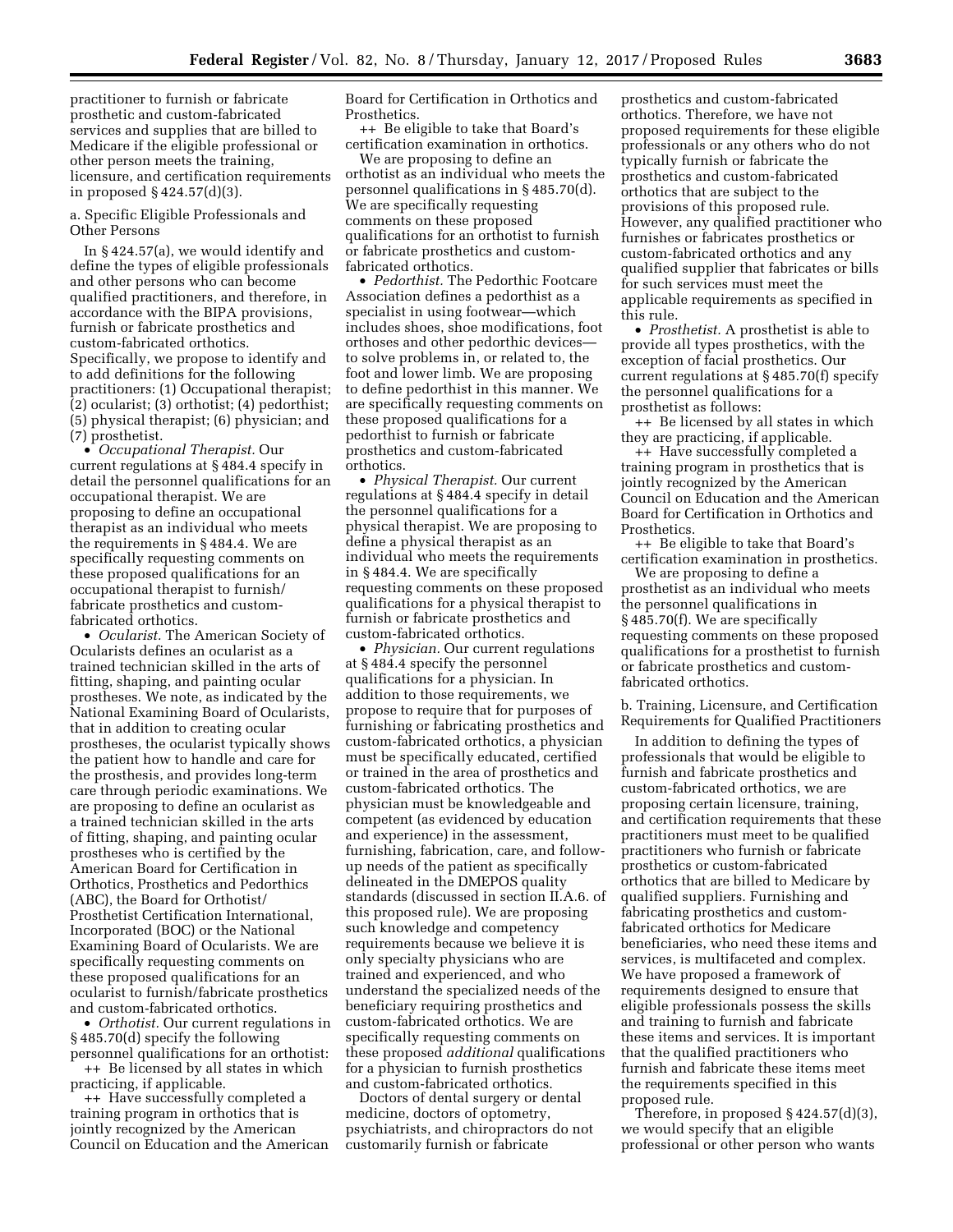to be a qualified practitioner who furnishes or fabricates prosthetics or custom-fabricated orthotics must meet either of the following licensure and certification requirements:

++ Licensed in orthotics, pedorthics or prosthetics by the state.

++ In states that do not provide licenses for orthotics, pedorthics or prosthetics, must be both of the following:

—Specifically, trained and educated to provide and manage the provision of pedorthics, prosthetics, and orthotics. —Certified by the one of the

following:

+++ ABC.

+++ BOC.

+++ A Secretary-approved organization that has standards equivalent to the ABC or BOC.

We believe these proposed requirements would ensure that the specialized needs of Medicare beneficiaries who require prosthetics and custom-fabricated orthotics are met. We are specifically seeking comment on these requirements and, in particular, we are very interested in comments regarding standards by which we should determine that qualified practitioners are specifically trained and educated to provide and manage the provision of pedorthics, prosthetics, and orthotics. For example, we solicit feedback on any relevant metrics, data sources or methods and processes to gauge competencies. We would appreciate comments on whether a qualified practitioner who is also a qualified supplier that is enrolled in Medicare as a DMEPOS supplier should be required to obtain certification from ABC or BOC in addition to meeting the qualified suppler requirements in this proposed rule.

We also clarify that, to the extent that a qualified supplier does not fabricate a prosthetic or a custom-fabricated orthotic, such prosthetic or customfabricated orthotic must be fabricated by a qualified practitioner, and that it is the responsibility of the qualified supplier to verify the practitioner's qualified status.

4. Claims for Prosthetics and Custom-Fabricated Orthotics

As stated previously, we are proposing that all DMEPOS suppliers that bill for prosthetics and customfabricated orthotics must meet the supplier standards in § 424.57, the quality standards (discussed in section II.A.6. of this proposed rule) and be accredited by one of the CMS-approved accrediting organizations.

We have proposed in

 $§$  424.535(a)(2)(iii) that we may revoke a

qualified supplier's enrollment from Medicare for billing for prosthetics and custom-fabricated orthotics that are not furnished by a qualified practitioner and fabricated by a qualified practitioner or a qualified supplier at a facility that meets such criteria as the Secretary determines appropriate. This is particularly important because for those qualified practitioners who are not eligible to be enrolled in Medicare or who are not permitted to opt out of Medicare, there will be no CMS repository of information about their licensure or certification. The qualified supplier would be responsible for ensuring that the qualified practitioners who furnish or the qualified practitioners and qualified suppliers who fabricate the items for which the qualified supplier submits a bill meet the requirements of this rule. The decision about revocation based on the authority in § 424.535(a)(2)(iii) will be made based on the facts and circumstances of the particular situation, and will not be based on a single individual billing or miscoding mistake alone on the part of a supplier. We are specifically seeking comment on the implementation of this requirement, including how DMEPOS suppliers envision that they would comply with the requirements that they can bill only for prosthetics and custom-fabricated orthotics that have been furnished by qualified practitioners and fabricated by qualified practitioners or qualified suppliers at a facility that meets such criteria as the Secretary determines appropriate.

5. Requirements for Accreditation Organizations

Section 1834(a)(20)(B) of the Act requires the Secretary to designate and approve one or more independent accreditation organizations to apply the quality standards required in section 1834(a)(20)(A) of the Act. In the August 18, 2006 final rule (71 FR 48354), we implemented our regulations at § 424.58 that specified the criteria that all approved accreditation organizations must meet. In this proposed rule, we would specify requirements for any of the CMS-approved accreditation organizations that accredit suppliers fabricating prosthetics and customfabricated orthotics. In § 424.58, we are proposing to redesignate paragraphs (c) through (e), as paragraphs (d) through (f), and adding a new paragraph (c). In paragraph (c), we would specify that any approved accreditation organization must meet the following additional accreditation requirements to accredit suppliers that bill for prosthetics and custom-fabricated orthotics. In addition

to meeting the current requirements set forth under § 424.58, the accreditation organization must be one of the following:

- The ABC.
- The BOC.

• An approved DMEPOS accreditation organization that has standards equivalent to the ABC or BOC.

We are proposing to define ''a DMEPOS accreditation organization that has standards equivalent to the ABC or BOC'' as one that employs or contracts with an orthotist, prosthetist, occupational therapist, or physical therapist who meets the qualified practitioner definition at § 424.57(a) and who is utilized for the purpose of surveying the supplier for compliance, and has the authority to approve or deny accreditation of qualified suppliers.

We believe that these proposed requirements are in concert with the provisions of section 1834(h) of the Act requiring that the supplier be accredited by the ABC, the BOC or accredited by a program that the Secretary determines has accreditation and approval standards that are essentially equivalent to those of such Board. We are specifically seeking comment on the proposed definition.

6. Quality Standards Required in Section 1834(a)(20) of the Act

a. Overview of and Process for Updating the Quality Standards

The quality standards required by section 1834(a)(20) of the Act are used by the accreditation organizations in order to determine whether a supplier meets statutory and regulatory requirements and therefore can be accredited. Any supplier would have to maintain these standards in order to meet the accreditation requirements and be approved as a qualified supplier to bill, continue to bill or fabricate Medicare Part B prosthetics and customfabricated orthotics.

After issuance of the final rule, we would update the DMEPOS quality standards to reflect the provisions contained in the final rule resulting from this proposed rule. The revised quality standards would include specifically the requirements that qualified practitioners must meet to furnish and fabricate prosthetics and custom-fabricated orthotics and that qualified suppliers must meet in order to fabricate and bill Medicare for prosthetics and custom-fabricated orthotics. We plan to solicit comments on the proposed updates to the quality standards as we have done in the past,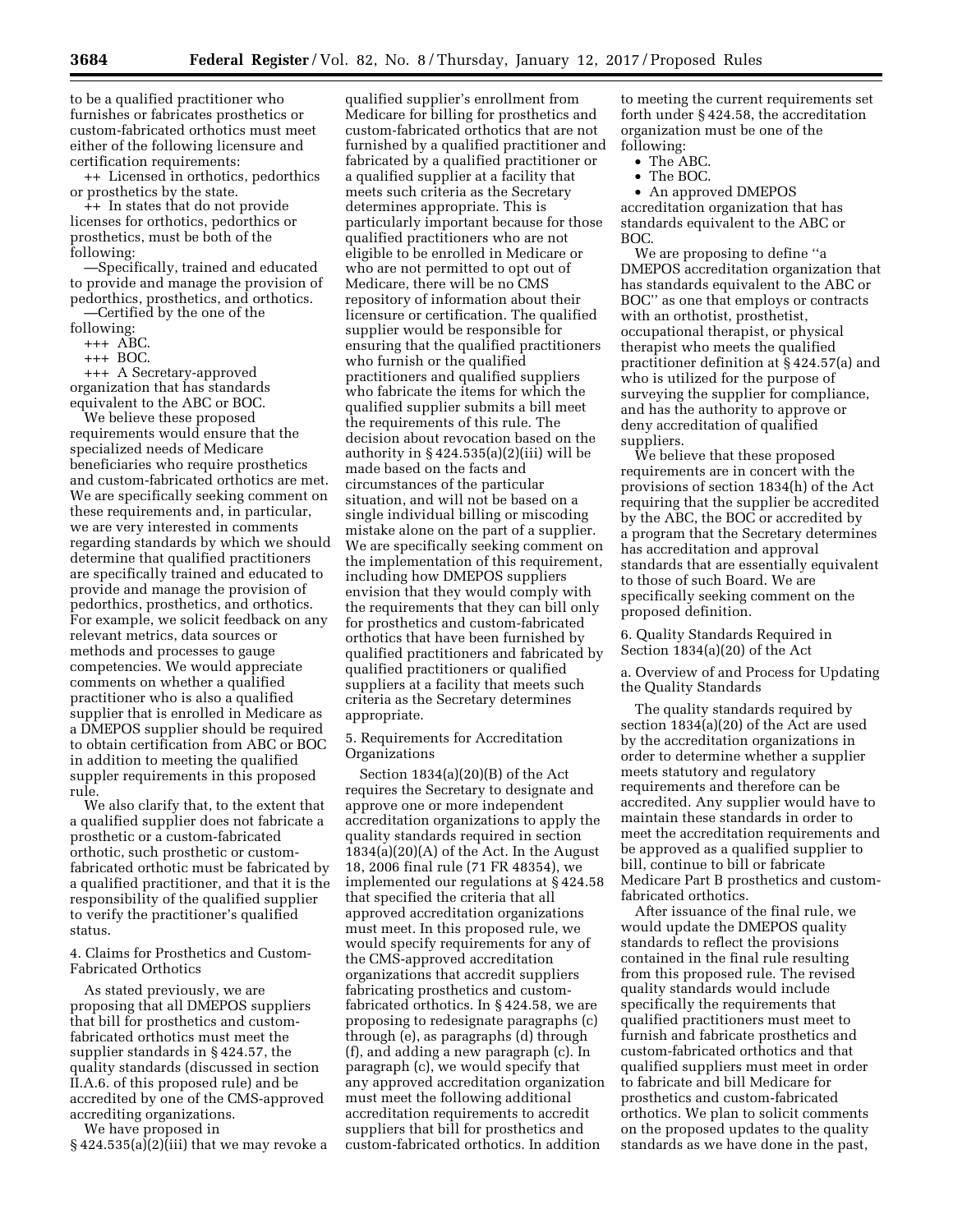and as set forth in section 1834(a)(20)(E) of the Act, by posting the proposed updates to the quality standards on our Web site at: *[www.cms.gov/](http://www.cms.gov/medicareprovidersupenroll) [medicareprovidersupenroll.](http://www.cms.gov/medicareprovidersupenroll)* The quality standards are updated via our subregulatory process. Therefore, while we are notifying the public of our intent to update the quality standards, we are not, in this proposed rule, soliciting comment on the quality standards or the process for updating these standards.

b. Effective Date for Compliance With New Quality Standards

We are proposing in § 424.57(c)(22)(ii) that qualified suppliers who bill Medicare for prosthetics and customfabricated orthotics would need to meet the requirements included in the final rule no later than 1 year after the posting date of the final quality standards or at the time of the supplier's re-accreditation cycle, whichever is later. For qualified practitioners, we would expect them to meet the licensure and certification requirements proposed and subsequently finalized via rulemaking within 1 year of publication of the final rule. This takes into consideration the average length of time (5.5 months) needed by a DMEPOS supplier to complete the DMEPOS accreditation process, in addition to the time that may be needed for an eligible professional to become a qualified practitioner and become licensed or certified, as well as an extended period due to the additional numbers of suppliers or individuals that may need to meet the new requirements. We are requesting comment on the proposed implementation schedule so that we may ensure that there is no disruption in patient access to services or care.

If an ocularist, orthotist, prosthetist, physicians, pedorthist, occupational therapist, physical therapist or any other eligible professional is not furnishing or fabricating prosthetics or customfabricated orthotics, then they would not need to meet the specific prosthetics and custom-fabricated orthotics requirements in this proposed rule. Similarly, if an enrolled DMEPOS supplier is not billing for the prosthetics and custom-fabricated orthotics subject to the provisions of this proposed rule, then the supplier would not need to meet the specific prosthetics and custom-fabricated orthotics requirements in this proposed rule.

## *B. List of Prosthetics and Certain Custom-Fabricated Orthotics*

The requirements of section 1834(h)(1)(F) of the Act apply to all prosthetics and certain customfabricated orthotics described in section 1834(h)(1)(F)(ii) of the Act. Section  $1834(h)(1)(F)(ii)(I)$  of the Act, as added by section 427 of BIPA, states that an item described in this clause is an item of custom-fabricated orthotics that requires education, training, and experience to custom-fabricate and that is included in a list established by the Secretary. Section 1834(h)(1)(F)(ii)(I) of the Act also specifies that an item of custom-fabricated orthotics does not include shoes and shoe inserts.

Section 1834(h)(1)(F)(ii)(II) of the Act as added by section 427 of BIPA states that the Secretary, in consultation with appropriate experts in orthotics (including national organizations representing manufacturers of the same), shall establish and update as appropriate a list of items to which this subparagraph applies. No orthotic may be included in such list unless the item is individually fabricated for the patient over a positive model of the patient as defined later. On August 19, 2005, we issued program instructions (Transmittal 656, CR 3959) implementing the list of HCPCS codes describing prosthetics and customfabricated orthotics subject to the requirements of section 1834(h)(1)(F) of the Act. The list of HCPCS codes describing items subject to the requirements of section 1834(h)(1)(F) of the Act has been updated to reflect changes in HCPCS codes that have occurred since 2005. This list of HCPCS codes describing items subject to the requirements of section 1834(h)(1)(F) of the Act would continue to be updated through program instructions, as needed. The list is available on the CMS Web site at *[www.cms.gov/](http://www.cms.gov/medicareprovidersupenroll)  [medicareprovidersupenroll](http://www.cms.gov/medicareprovidersupenroll)*.

In keeping with the statute's intent to consult with appropriate experts in developing the list, we not only reviewed the Committee's recommendations, but also consulted with the following:

• American Physical Therapy Association.

• Medicare Pricing, Data, Analysis and Coding (PDAC) contractor(s).

• Orthotic & Prosthetic Alliance. • The American Occupational

Therapy Association. • The American Orthotic & Prosthetic

Association.

• The U.S. Department of Veterans Affairs.

To implement this statutory provision, we propose to add the following definitions in § 424.57(a):

• Positive model of the patient means a particular type of custom fabrication in which one of the following occurs:

++ Is molded to the patient model as a negative impression taken of the

patient's body part and a positive model rectification are constructed.

++ A Computer Aided Design-Computer Aided Manufacturing (CAD– CAM) system, by use of digitizers, transmits surface contour data to software that the practitioner uses to rectify or modify the model on the computer screen. The data depicting the modified shape is electronically transmitted to a commercial milling machine that carves the rectified model.

++ A direct formed model is one in which the patient serves as the positive model. The device is constructed over the model of the patient and is then fabricated to the patient. The completed custom fabrication is checked and all the necessary adjustments are made.

• Custom-fabricated means an item that is individually made for a specific patient. Specifically, a customfabricated item is a device that is fabricated based on clinically derived and rectified castings, tracings, measurements, and other images such as x-rays of the body part. The fabrication may involve using calculation, templates and components. This process requires the use of basic materials including, but not limited to plastic, metal, leather or cloth in the form of uncut or unshaped sheets, bars or other basic forms and involves substantial work such as vacuum forming, cutting, bending, molding, sewing, drilling, laminating, and finishing prior to fitting on the patient. An item is considered custom-fabricated if it is constructed by using one of the positive model techniques described in the definition of positive model of the patient.

Lastly, we would specify in § 424.57(d)(2) that items on the list must be—(1) furnished by a qualified practitioner; (2) fabricated by a qualified practitioner or a qualified supplier at a facility that meets such criteria as the Secretary determines appropriate; and (3) billed by a qualified supplier or, submitted as a claim by a beneficiary.

The list would be updated through periodic program instructions to reflect any changes. We intend to update the list as needed on the CMS Web site at *[www.cms.gov/](http://www.cms.gov/medicareprovidersupenroll)* 

*[medicareprovidersupenroll.](http://www.cms.gov/medicareprovidersupenroll)* We note that the list of services and supplies that are subject to the provisions of this proposed rule is being provided for information only. We are not, in this proposed rule, soliciting comments on the list.

We would continue to consult with experts in orthotics as changes in positive model techniques occur that might impact the definition and list of items subject to section 1834(h)(1)(F) of the Act. Any such changes to the list of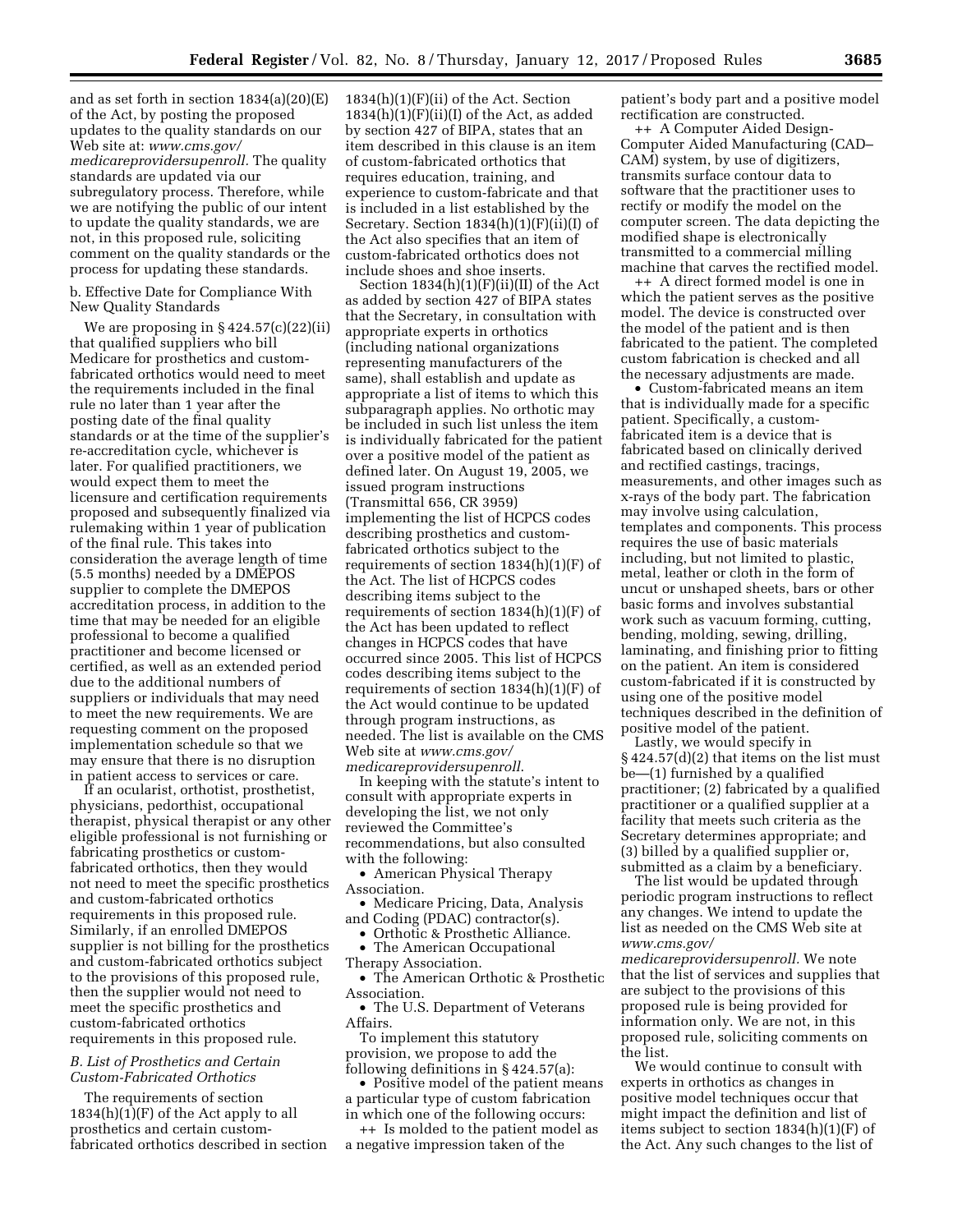items would be issued through program instructions. We would continue to ensure that any change to the list of prosthetics and custom-fabricated orthotics is done in concert with our established processes.

We would issue contractor instructions and a provider educational article detailing the list of HCPCS codes for the prosthetics and customfabricated orthotic items to which the requirements apply, as well as instructions to DMEPOS suppliers regarding billing, data collection, and systems operations following the publication of the final rule. Any changes to the list items would also be published in future CMS contractor instructions.

## **III. Collection of Information Requirements**

#### *A. Background*

Under the Paperwork Reduction Act of 1995, we are required to provide 60 day notice in the **Federal Register** and solicit public comment before a collection of information requirement is submitted to the Office of Management and Budget (OMB) for review and approval. In order to fairly evaluate whether an information collection should be approved by OMB, section 3506(c)(2)(A) of the Paperwork Reduction Act of 1995 requires that we solicit comment on the following issues:

The need for the information collection and its usefulness in carrying out the proper functions of our agency.

• The accuracy of our estimate of the information collection burden.

• The quality, utility, and clarity of the information to be collected.

• Recommendations to minimize the information collection burden on the affected public, including automated collection techniques.

*B. ICRs Regarding DMEPOS Suppliers and Eligible Professionals Providing Custom-Fabricated Orthotics (§ 424.57)* 

1. Accreditation for Physicians and Practitioners Enrolled as DMEPOS Suppliers

Under § 424.57(c)(22), DMEPOS suppliers that furnish, fabricate and bill

for prosthetics or custom-fabricated orthotics must meet all accreditation requirements specified in these provisions, and be licensed in orthotics, pedorthics, or prosthetics in the state in which its practice is located (if the state requires such licensure). Table 1 identifies categories and approximate numbers of individuals who, as of February 2014: (1) Are enrolled in Medicare as DMEPOS suppliers; (2) have billed Medicare for prosthetic devices; and (3) are ABC or BOC certified. This data is based on internal CMS statistics, though the figures in Table 1 are merely rough estimates for purposes of this proposed rule. These individuals have met all applicable state licensure requirements (for example, for furnishing prosthetics).

## TABLE 1—PROSTHETICS

| ateno               | Number<br>enrolled as<br><b>DMEPOS</b><br>suppliers | Number who<br>are ABC or<br><b>BOC</b> certified |
|---------------------|-----------------------------------------------------|--------------------------------------------------|
| <b>Prosthetists</b> | 8.000                                               | 5,000                                            |
|                     | 5.000                                               | 3.000                                            |
|                     | .000                                                | 500                                              |
| Ocularists          | 400                                                 | 200                                              |
|                     | .500                                                | 800                                              |
| <b>Pedorthists</b>  | 900                                                 | 500                                              |
|                     | 16.800                                              | იიი                                              |

The 10,000 physicians and practitioners in Table 1 who are enrolled as DMEPOS suppliers and are accredited would meet the requirements of proposed  $\S 424.57(c)(22)$ ; hence, the information collection requirements in this proposed rule would not affect them. However, the remaining 6,800

would need to obtain ABC or BOC accreditation in order to bill Medicare for prosthetics.

Table 2 identifies categories and approximate numbers of individuals who, as of February 2014: (1) Are enrolled in Medicare as DMEPOS suppliers; (2) have billed Medicare for custom-fabricated orthotics; and (3) are ABC or BOC certified. This data, too, is based on internal CMS statistics. All of these persons have met the applicable state licensure requirements (for example, for furnishing customfabricated orthotics).

### TABLE 2—CUSTOM-FABRICATED ORTHOTICS

| ategor-      | Number<br>enrolled as<br><b>DMEPOS</b><br>suppliers | Number who<br>are ABC or<br><b>BOC</b> certified |
|--------------|-----------------------------------------------------|--------------------------------------------------|
| Prosthetists | 4.000                                               | 2.000                                            |
| Physicians   | 3.000                                               | .500                                             |
|              | 1.00C                                               | 500                                              |
| Ocularists   | 300                                                 | 200                                              |
| Orthotists   | 4.000                                               | 2,500                                            |
| Pedorthists  | 70C                                                 | 400                                              |
| Γ∩tal        | 13.000                                              | 7.100                                            |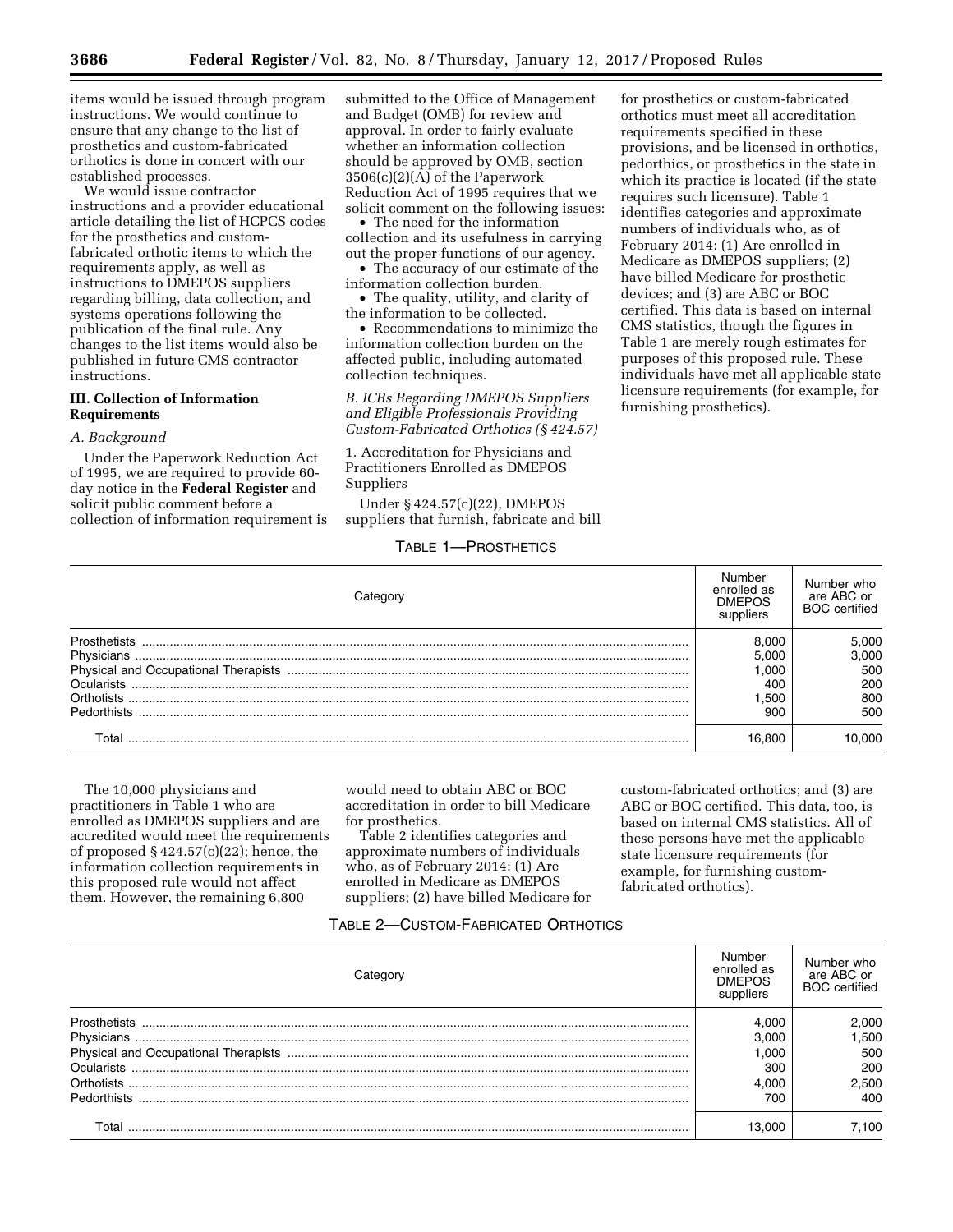The 7,100 physicians and practitioners in Table 2 who are currently enrolled as DMEPOS suppliers and are accredited would meet the requirements of proposed § 424.57(c)(22). Accordingly, the information collection requirements in this proposed rule would not affect them. However, the remaining 5,900 would need to obtain ABC or BOC accreditation in order to bill Medicare for custom-fabricated orthotics.

Although it is highly likely that some of the individuals in Tables 1 and 2 provide both prosthetics and customfabricated orthotics, we have chosen to assume that the tables reflect

unduplicated counts of physicians and practitioners.

We cannot estimate the number of physicians and practitioners in the universe of 12,700 (6,800 + 5,900) who would either decline to obtain accreditation because of cost, other factors or inability to meet the accreditation requirements. We believe that the overwhelming majority of the 12,700 physicians and practitioners would elect to and become accredited to continue to provide, bill, or both provide and bill for these devices. We expect that a lower percentage of physicians, physical therapists, and occupational therapists would seek accreditation than would prosthetists,

orthotists, pedorthists, and ocularists. This is because furnishing prosthetics and custom-fabricated orthotics traditionally constitutes a smaller portion of their practices than is the case with the latter four practitioner types. For purposes of this burden estimate only, and as outlined in Table 3, we project that—(1) all prosthetists, orthotists, ocularists, and pedorthists would pursue accreditation; and (2) 90 percent of physicians, physical therapists, and occupational therapists would seek accreditation. This results in a base figure of 12,250 physicians and practitioners that is only slightly less than the 12,700-person universe mentioned previously.

# TABLE 3—NUMBER OF PHYSICIANS AND PRACTITIONERS SEEKING ACCREDITATION

|              |          | 5.000 |
|--------------|----------|-------|
|              | 25       | .150  |
|              |          | 900   |
| ่ ∩cularists | ◠<br>2.5 | 300   |
|              | 18 (     | 200   |
| Pedorthists  |          | 700   |
|              |          |       |

\* Rounded to nearest tenth.

The hour and cost burdens on these physicians and practitioners of completing and submitting the paperwork associated with accreditation would vary because each physician's and practitioner's specific circumstances differ. However, we believe that an average per physician/ practitioner time burden of 10 hours is reasonable, though we welcome comments on this estimate. This 10 hour period would include the time involved in completing and submitting the necessary accreditation paperwork, including obtaining any required supporting documentation.

Many of the 12,250 physicians and practitioners are part of group practices that have administrative personnel who handle various paperwork functions on behalf of the group's physicians and practitioners. It is probable that some administrative personnel would complete and submit the physicians' and practitioners' accreditation paperwork. However, we have no data that can help us predict the number of instances in which this would occur. In an effort not to underestimate the potential cost burden, we will assume for purposes of our analysis that physicians and practitioners would

complete and submit their accreditation applications.

Table 4 identifies the mean hourly wages for the Bureau of Labor Statistics (BLS) categories that most appropriately apply to the physician and practitioner types mentioned previously. The data is from May 2015, the most recent month for which information is available; see *[http://www.bls.gov/oes/current/oes](http://www.bls.gov/oes/current/oes_nat.htm#43-0000)*\_ *[nat.htm#43-0000.](http://www.bls.gov/oes/current/oes_nat.htm#43-0000)* As there are no specific BLS categories for ocularists and pedorthists, we will include them within the larger category of orthotists and prosthetists.

# TABLE 4—BLS MEAN HOURLY WAGES USING MAY 2015 DATA

| <b>BLS</b> category           | <b>BLS</b> mean<br>hourly<br>wage | Hourly waqe<br>with fringe<br>benefits and<br>overhead |
|-------------------------------|-----------------------------------|--------------------------------------------------------|
| Orthotists and Prosthetists * | 33.63                             | 67.26                                                  |
|                               | 97.33                             | 194.66                                                 |
|                               | 41.25                             | ** 82.50                                               |
| Occupational Therapists       | 39.27                             | ** 78.54                                               |

\* Includes ocularists and pedorthists.

\*\* The average mean hourly wage for physical and occupational therapists combined, which we will use in our analysis, is \$80.52 (or (\$82.50 + \$78.54)/2).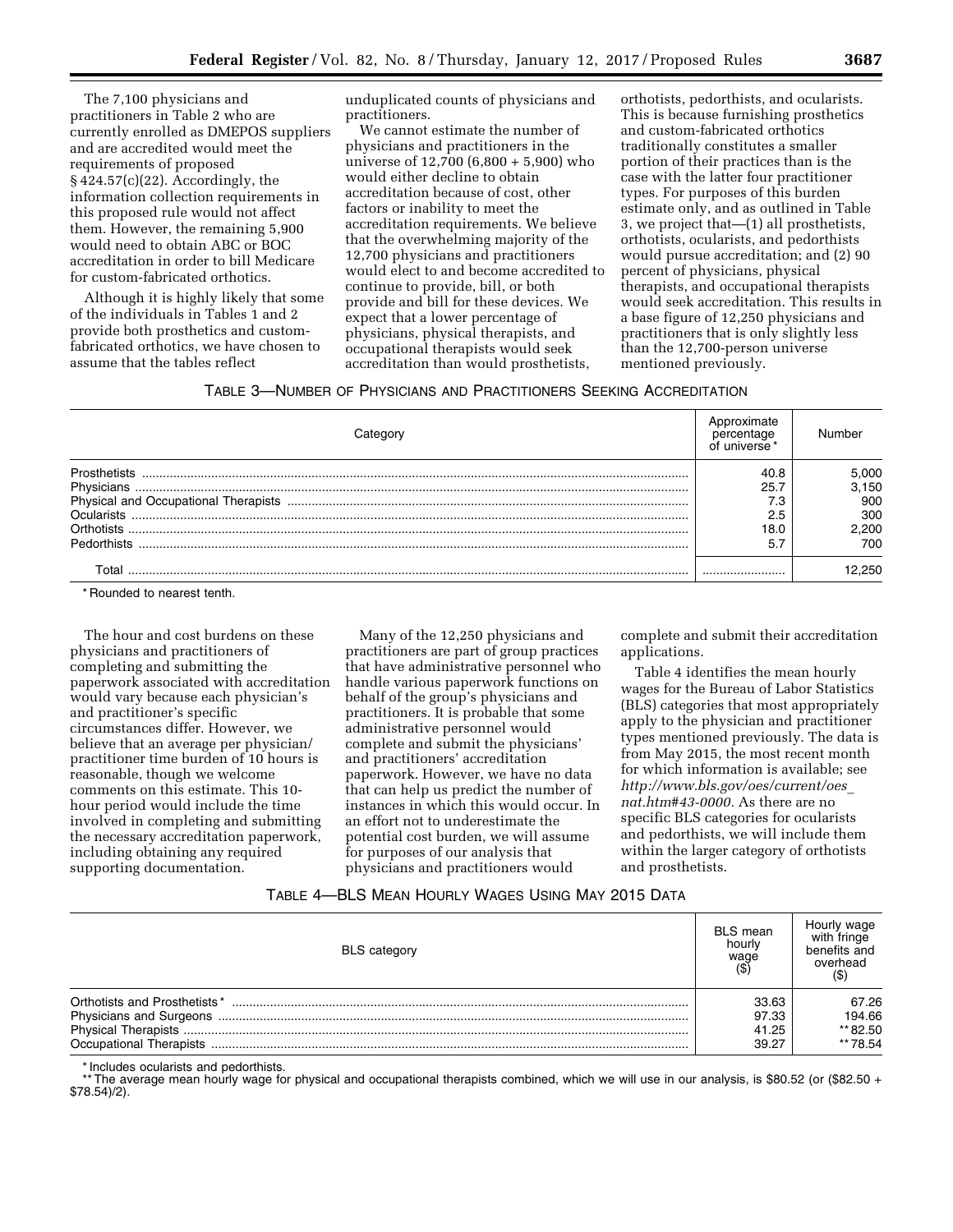Table 5 identifies the total hour and cost burdens for enrolled physicians and practitioners seeking accreditation. The cost burdens are based on the wage estimates in Table 4.

| Category     | Number of<br>physicians<br>and<br>practitioners | Hour burden<br>per<br>submission | Total hour<br>burden | Hourly wage | Total cost<br>burden<br>$($ \$ |
|--------------|-------------------------------------------------|----------------------------------|----------------------|-------------|--------------------------------|
| Prosthetists | 5.000                                           | 10                               | 50.000               | 67.26       | 3,363,000                      |
|              | 3.150                                           |                                  | 31,500               | 194.66      | 6,131,790                      |
|              | 900                                             | 10                               | 9.000                | 80.52       | 724.680                        |
|              | 300                                             | 10                               | 3,000                | 67.26       | 201,780                        |
|              | 2.200                                           | 10                               | 22,000               | 67.26       | 1,479,720                      |
| Pedorthists  | 700                                             | 10                               | 7.000                | 67.26       | 470,820                        |
| Г∩tal        | 12.250                                          |                                  | 122.500              |             | 12,371,790                     |

Although this burden would be incurred in the first year of our proposed requirement, 3 years is the maximum length of an OMB approval. Therefore, we must average the totals in Table 5 over a 3-year period. This result in the following average annual figures of: (1) 4,083 affected physicians and practitioners; (2) 40,830 ICR burden hours; and (3) \$4,123,930 in ICR burden costs.

2. Accreditation for Newly Enrolling Physicians and Practitioners

Table 6 outlines the annual number of physicians and practitioners who, based on historical CMS data, would—(1) seek accreditation in accordance with § 424.57(c)(22); (2) enroll in Medicare as DMEPOS suppliers; and (3) bill

Medicare for prosthetics or customfabricated orthotics.

TABLE 6—ANNUAL NUMBER OF PHYSI-CIANS AND OTHER PRACTITIONERS SEEKING ACCREDITATION, ENROLL-ING IN MEDICARE AS DMEPOS SUP-PLIERS, AND BILLING FOR PROS-THETICS OR CUSTOM-FABRICATED **ORTHOTICS** 

| Category                         | Number of<br>enrollees |
|----------------------------------|------------------------|
| Prosthetists                     | 400                    |
| Physicians                       | 250                    |
| <b>Physical and Occupational</b> |                        |
| Therapists                       | 100                    |
| Ocularists                       | 40                     |
| Orthotists                       |                        |

TABLE 6—ANNUAL NUMBER OF PHYSI-CIANS AND OTHER PRACTITIONERS SEEKING ACCREDITATION, ENROLL-ING IN MEDICARE AS DMEPOS SUP-PLIERS, AND BILLING FOR PROS-THETICS OR CUSTOM-FABRICATED ORTHOTICS—Continued

| Category    | Number of<br>enrollees |
|-------------|------------------------|
| Pedorthists | 100                    |
| Total       | 1.290                  |

Table 7 outlines the annual hour and cost burdens for newly enrolling physicians and practitioners. The table applies the 10-hour and BLS wage

estimates mentioned previously.

TABLE 7—ANNUAL HOUR AND COST BURDENS FOR NEWLY ENROLLING PHYSICIANS AND PRACTITIONERS SEEKING **ACCREDITATION** 

| Category     | Number of<br>physicians<br>and<br>practitioners | Hour burden<br>per<br>submission | Total hour<br>burden | Hourly wage | Total cost<br>burden<br>(\$ |
|--------------|-------------------------------------------------|----------------------------------|----------------------|-------------|-----------------------------|
| Prosthetists | 400                                             | 10                               | 4.000                | 67.26       | 269,040                     |
|              | 250                                             | 10                               | 2.500                | 194.66      | 486,650                     |
|              | 100                                             | 10                               | 1.000                | 80.52       | 80.520                      |
|              | 40                                              | 10                               | 400                  | 67.26       | 26,904                      |
|              | 400                                             | 10                               | 4.000                | 67.26       | 269,040                     |
|              | 100                                             | 10                               | 1.000                | 67.26       | 67.260                      |
| Гоtal        | .290                                            |                                  | 12.900               |             | .199,414                    |

3. Reporting Accreditation via the CMS– 855S (Medicare Enrollment Application: Durable Medical Equipment, Prosthetics, Orthotics, and Supplies (DMEPOS) Suppliers)

The CMS–855S is currently approved under OMB control number 0938–1056. In order to account for the application

information collection requirements contained in this notice of proposed rulemaking, we will submit a revised information collection request for OMB review and approval.

a. Enrolled Physicians and Practitioners

Upon becoming accredited, physicians and practitioners would need to report the accreditation to us via a CMS–855S change of information request. We estimate that it would take physicians and practitioners 30 minutes to complete and submit this change request. Table 8 outlines the total hour and cost burdens of this requirement.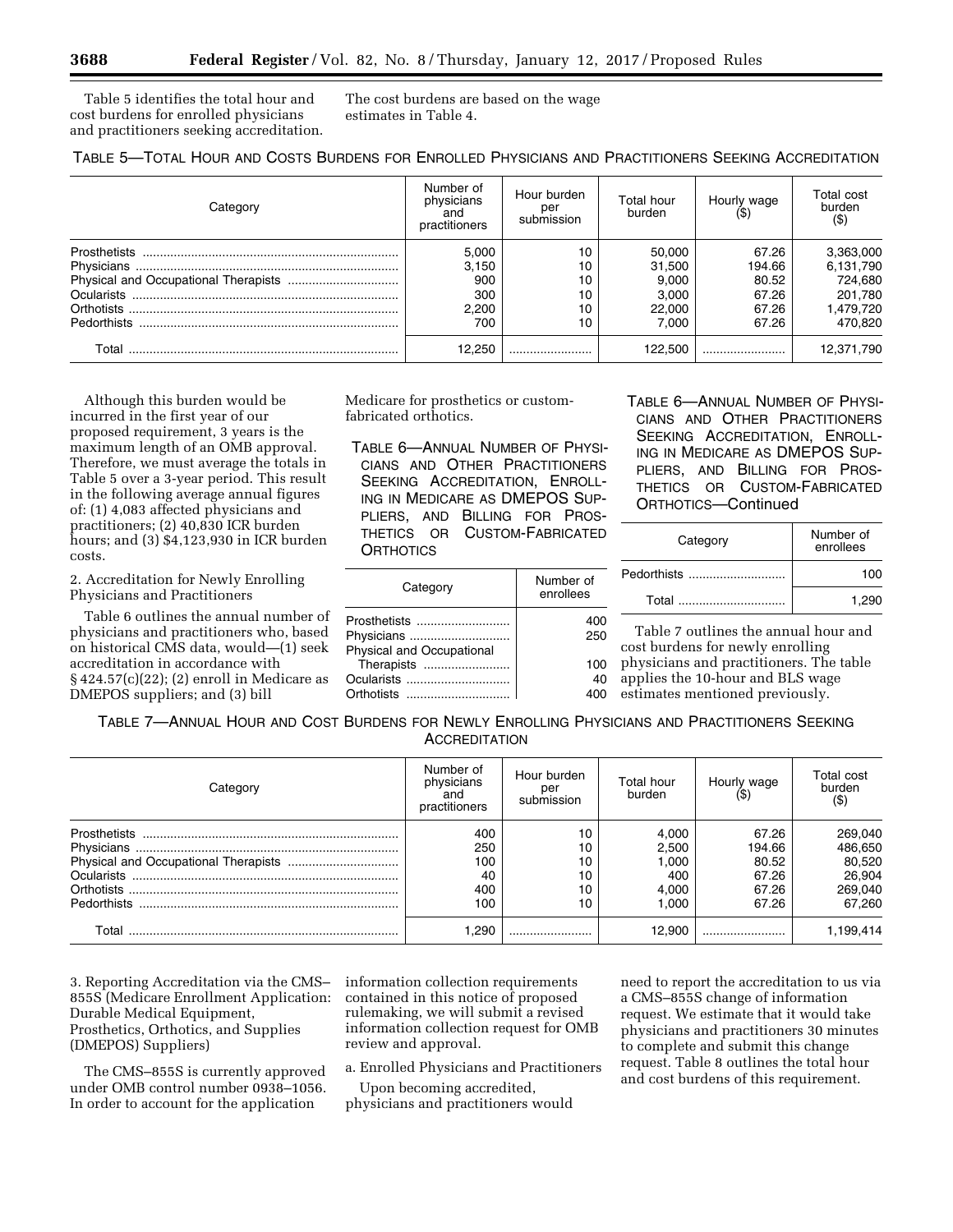| TABLE 8-TOTAL HOUR AND COST BURDENS FOR ENROLLED PHYSICIANS AND PRACTITIONERS REPORTING |                            |  |  |
|-----------------------------------------------------------------------------------------|----------------------------|--|--|
|                                                                                         | ACCREDITATION VIA CMS-855S |  |  |

| Category    | Number of<br>physicians<br>and<br>practitioners | Hour burden<br>per<br>submission | Total hour<br>burden | Hourly wage | Total cost<br>burden<br>$($ \$ |
|-------------|-------------------------------------------------|----------------------------------|----------------------|-------------|--------------------------------|
|             | 5,000                                           | 0.5                              | 2,500                | 67.26       | 168,150                        |
|             | 3,150                                           | 0.5                              | 1.575                | 194.66      | 306,590                        |
|             | 900                                             | 0.5                              | 450                  | 80.52       | 36,234                         |
|             | 300                                             | 0.5                              | 150                  | 67.26       | 10,089                         |
|             | 2,200                                           | 0.5                              | 1.100                | 67.26       | 73,986                         |
| Pedorthists | 700                                             | 0.5                              | 350                  | 67.26       | 23.541                         |
| Total       | 12.250                                          |                                  | 6.125                |             | 618,590                        |

Although this burden would be incurred in the first year of our proposed requirement, we must average the totals in Table 8 over a 3-year period. This results in: (1) 4,083 affected physicians and practitioners; (2) 2,042

ICR burden hours; and (3) \$206,197 in ICR burden costs.

b. Newly Enrolling Physicians and Practitioners

When completing the CMS–855S initial enrollment application,

physicians and practitioners would have to furnish accreditation information on the form. We estimate that this would take 30 minutes per application. Table 9 outlines the total annual hour and cost burdens.

| TABLE 9-TOTAL ANNUAL HOUR AND COST BURDENS FOR NEWLY ENROLLING PHYSICIANS AND PRACTITIONERS |  |  |                                      |  |  |
|---------------------------------------------------------------------------------------------|--|--|--------------------------------------|--|--|
|                                                                                             |  |  | REPORTING ACCREDITATION VIA CMS-855S |  |  |

| Categorv           | Number of<br>physicians<br>and<br>practitioners | Hour burden<br>per<br>submission | Total hour<br>burden | Hourly wage | Total cost<br>burden<br>$(\$)$ |
|--------------------|-------------------------------------------------|----------------------------------|----------------------|-------------|--------------------------------|
|                    | 400                                             | 0.5                              | 200                  | 67.26       | 13,452                         |
|                    | 250                                             | 0.5                              | 125                  | 194.66      | 24,333                         |
|                    | 100                                             | 0.5                              | 50                   | 80.52       | 4,026                          |
|                    | 40                                              | 0.5                              | 20                   | 67.26       | 1,345                          |
|                    | 400                                             | 0.5                              | 200                  | 67.26       | 13,452                         |
| <b>Pedorthists</b> | 100                                             | 0.5                              | 50                   | 67.26       | 4.026                          |
| Total              | .290                                            |                                  | 645                  |             | 60,634                         |

4. Requirements for Becoming a Qualified Practitioner

Under § 424.57(d)(3), all eligible professionals who wish to become qualified practitioners, to provide prosthetics or custom-fabricated orthotics, and who are not enrolled in Medicare as DMEPOS suppliers (and therefore do not bill Medicare for these items) must—

• Be licensed in orthotics, pedorthics, or prosthetics in the state in which his or her practice is located if the state requires such licensure; or

• If the state does not require such licensure—

• Be specifically trained and educated to provide and manage the provision of pedorthics, prosthetics, or orthotics; and

• Meet the certification requirements specified in § 424.57(d)(3)(i)(B)(2).

Specifically, this section discusses the hour and cost burdens for physicians and practitioners who are—(1) not enrolled in Medicare as DMEPOS suppliers; (2) located in a state that does not require licensure in orthotics, pedorthics, and prosthetics; and (3) must obtain certification under § 424.57(d)(3).

Approximately 15 states require licensure to furnish prosthetics and custom-fabricated orthotics. However, we do not have concrete data regarding the number of unenrolled and unlicensed individuals in the 35 other states or the territories who provide these items, for these persons do not bill Medicare for them. For purposes of this burden estimate, and solely to establish a rough figure on which commenters can submit feedback to us, we project that approximately 5,000 physicians

and practitioners would seek certification within the first year following the implementation of § 424.57(d)(3). We estimate that 500 physicians and practitioners would seek certification under § 424.57(d)(3) each year thereafter.

As we lack sufficient data regarding the number of qualified practitioners, who fall within the universe of 5,000 physicians and practitioners, we will use the figures in Table 3 as a baseline estimate. To illustrate, orthotists represented 18 percent of the 12,250 suppliers referenced in Table 3 (or 2,200 out of 12,250); we project that 18 percent of the 5,000-person universe (or 900) would consist of orthotists. We also utilized the wage estimates and the 10 hour projection. This results in the following Year 1 hour and cost burdens associated with  $\S 424.57(d)(3)$ .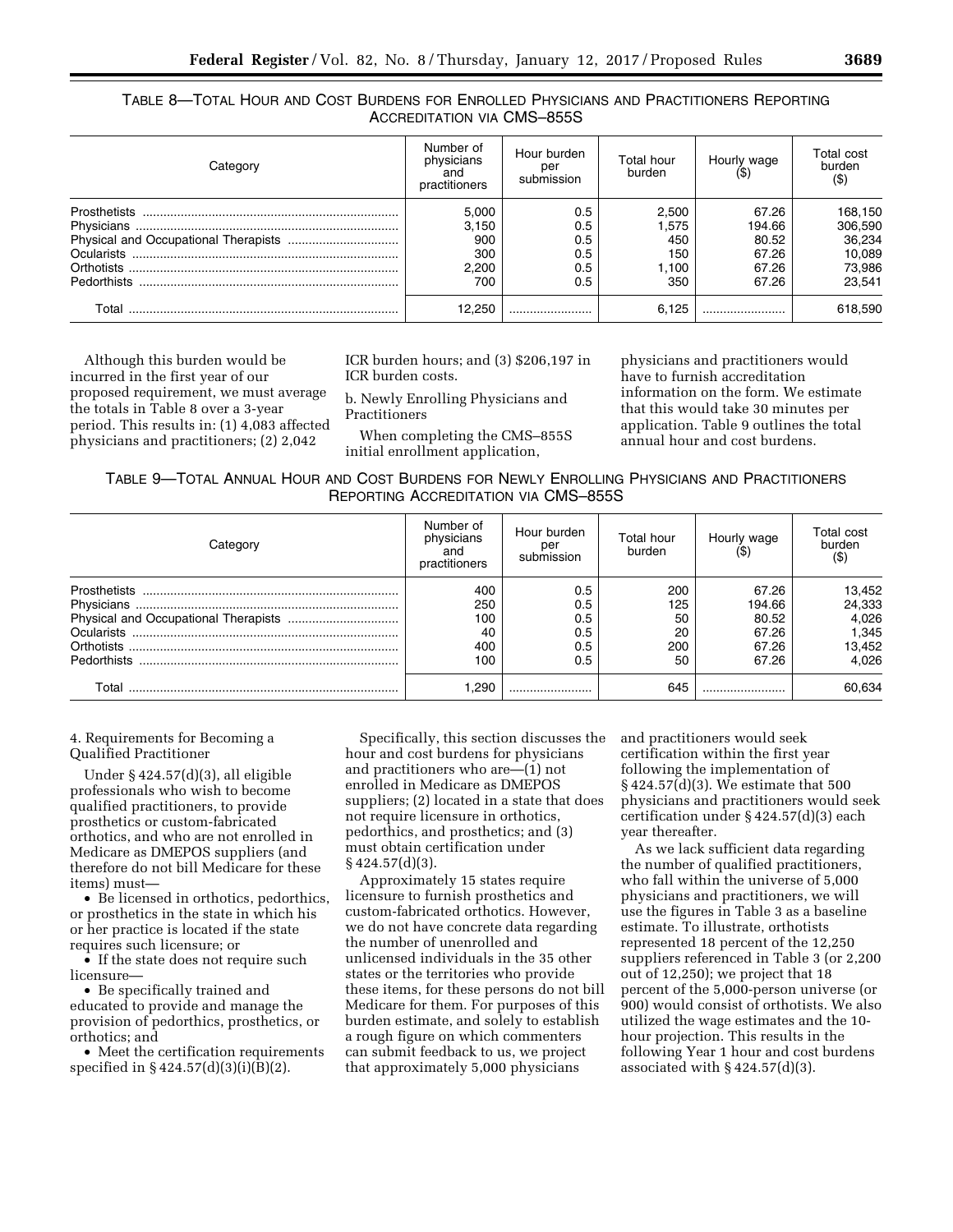| Category     | Number of<br>physicians<br>and<br>practitioners | Hour burden<br>per<br>submission | Total hour<br>burden | Hourly wage | Total cost<br>burden<br>(\$ |
|--------------|-------------------------------------------------|----------------------------------|----------------------|-------------|-----------------------------|
| Prosthetists | 2,040                                           | 10                               | 20,400               | 67.26       | 1,372,104                   |
|              | ,285                                            | 10                               | 12,850               | 194.66      | 2,501,381                   |
|              | 365                                             | 10                               | 3.650                | 80.52       | 293,898                     |
|              | 125                                             | 10                               | 1.250                | 67.26       | 84,075                      |
|              | 900                                             | 10                               | 9.000                | 67.26       | 605,340                     |
| Pedorthists  | 285                                             | 10                               | 2.850                | 67.26       | 191.691                     |
| Total        | 5.000                                           |                                  | 50.000               |             | 5,048,489                   |

# TABLE 10—HOUR AND COST BURDENS ASSOCIATED WITH § 424.57(d)(3) IN YEAR 1

Table 11 reflects the annual hour and cost burdens in Year 2 and each year

thereafter. The figures are based on the 500-individual universe.

# TABLE 11—ANNUAL HOUR AND COST BURDENS OF § 424.57(d)(3) IN YEAR 2 AND SUBSEQUENT YEARS

| Category     | Number of<br>physicians<br>and<br>practitioners | Hour burden<br>per<br>submission | Total hour<br>burden | Hourly wage | <b>Total cost</b><br>burden<br>(\$ |
|--------------|-------------------------------------------------|----------------------------------|----------------------|-------------|------------------------------------|
| Prosthetists | 204                                             | 10                               | 2.040                | 67.26       | 137,210                            |
|              | 128                                             | 10                               | 280,                 | 194.66      | 249,165                            |
|              | 36                                              | 10                               | 360                  | 80.52       | 28,987                             |
| Ocularists   | 13                                              | 10                               | 130                  | 67.26       | 8.744                              |
|              | 90                                              | 10                               | 900                  | 67.26       | 60,534                             |
| Pedorthists  | 29                                              | 10                               | 290                  | 67.26       | 19.505                             |
| Total        | 500                                             |                                  | 5.000                |             | 504.145                            |

We averaged the totals in Tables 10 and 11 over a 3-year period. This results in the following annual figures of: (1) 2,000 affected physicians and

practitioners; (2) 20,000 burden hours; and (3) \$2,018,926.

# *C. Final ICR Hour and Cost Burdens*

We estimate the following total ICR burdens associated with our proposed provisions in each of the first 3 years of this rule.

|  | Table 12—Summary of Annual Information Collection Burdens |
|--|-----------------------------------------------------------|
|--|-----------------------------------------------------------|

| Regulation<br>section(s)                                                    | <b>OMB</b><br>Control No. | Number of<br>respondents | Number of<br>responses | Burden per<br>response<br>(hours) | Total annual<br>burden<br>(hours) | Hourly<br>labor<br>cost<br>$($ \$) | Total<br>labor cost<br>$($ \$) | Total<br>cost<br>$($ \$) |
|-----------------------------------------------------------------------------|---------------------------|--------------------------|------------------------|-----------------------------------|-----------------------------------|------------------------------------|--------------------------------|--------------------------|
| $§$ 424.57(c)(22)-Enrolled<br>seeking accreditation.                        | 0938-New                  | 12,250                   | 12,250                 | 10                                | 122,250                           | t                                  | 4,123,930                      | 4,123,930                |
| $§$ 424.57(c)(22)—Newly enroll-<br>ing seeking accreditation.               | 0938-New                  | 1,290                    | 1,290                  | 10                                | 12,290                            | $^{\dagger\dagger}$                | 1,199,414                      | 1,199,414                |
| §424.57(c)(22)-Enrolled re-<br>porting accreditation via<br>855S.           | 0938-1056                 | 4.083                    | 4.083                  | 0.5                               | 2,042                             | †††                                | 206.197                        | 206,197                  |
| §§424.57(c)(22)—Newly en-<br>rolling reporting accredita-<br>tion via 855S. | 0938-1056                 | 1,290                    | 1,290                  | 0.5                               | 645                               | $t$ ttt                            | 60,634                         | 60.634                   |
| $§$ 424.57(d)(3)***<br>                                                     | 0938-New                  | 2.000                    | 2,000                  | 10                                | 20,000                            | $++++$                             | 2,018,926                      | 2,018,926                |
| Total                                                                       |                           | 12,746                   | 12.746                 |                                   | 75,807                            |                                    | 7,609,101                      | 7,609,101                |

**Note:** There are no capital/maintenance costs associated with the information collection requirements contained in this rule; therefore, we have removed the associated column from Table 1.

† See the values listed in Table 5.

†† See the values listed in Table 7.

††† See the values listed in Table 8.

†††† See the values listed in Table 9.

The values are based on the 3-year average of the values listed in tables 10 and 11. Three years is the maximum length of an OMB approval.

††††† See the values listed in Tables 10 and 11.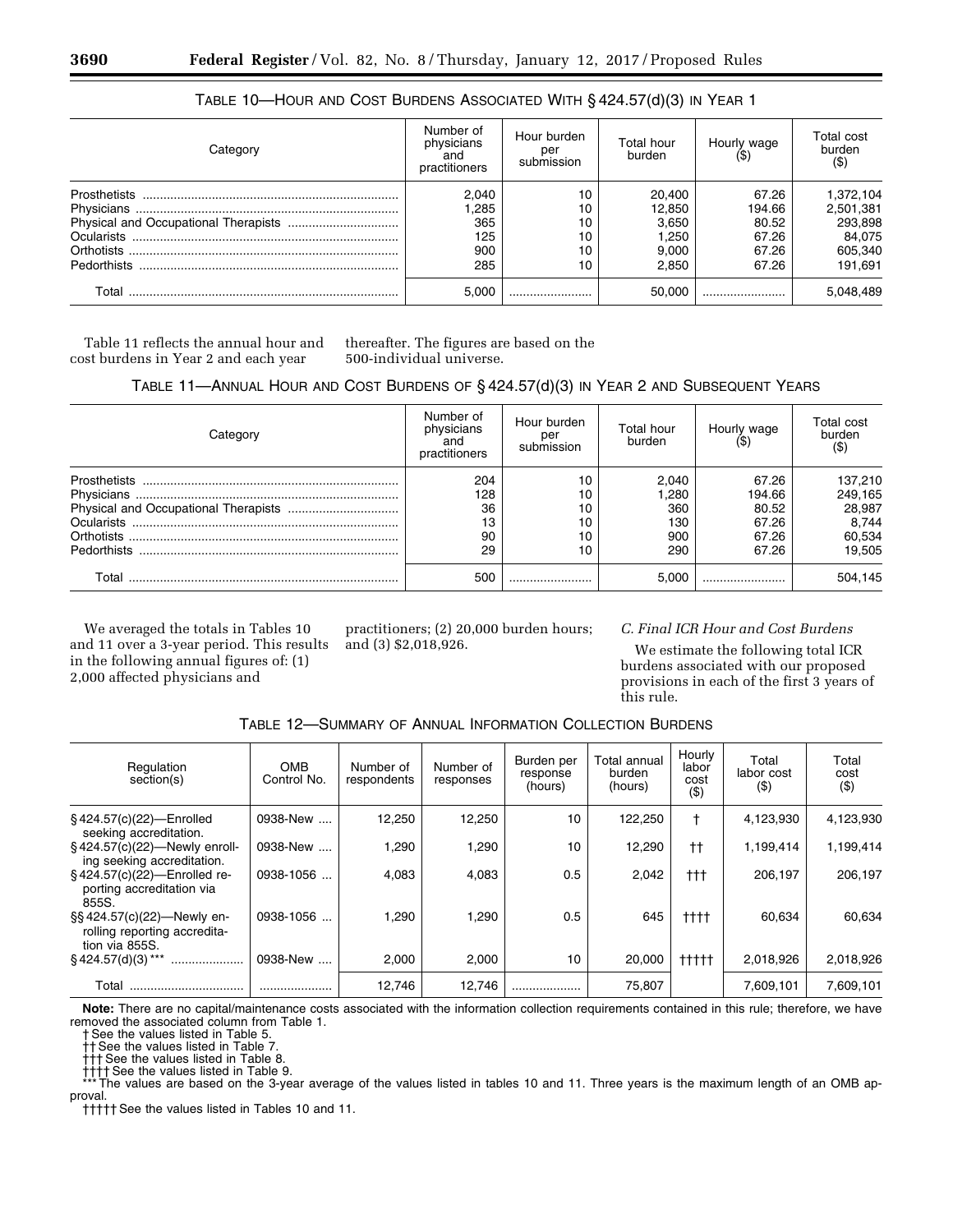We welcome comments on all burden estimates contained in the collection of information section of this notice of proposed rulemaking.

If you comment on these information collection and recordkeeping requirements, please do either of the following:

1. Submit your comments electronically as specified in the **ADDRESSES** section of this proposed rule; or

2. Submit your comments to the Office of Information and Regulatory Affairs, Office of Management and Budget, Attention: CMS Desk Officer, (CMS–6012–P), Fax: (202) 395–6974; or Email: *OIRA*\_*[submission@omb.eop.gov](mailto:OIRA_submission@omb.eop.gov)*.

### **IV. Regulatory Impact Statement**

This proposed rule would implement a statutory mandate that only individuals and suppliers qualified to do so can furnish, fabricate or bill for prosthetics and custom fabricated orthotics. The statute was enacted to ensure quality of care and eliminate care or services furnished or fabricated by individuals who were not qualified to do so. The idea inherent in the statute is not to deny necessary services but to ensure that the individuals and suppliers furnishing or fabricating these items are qualified to do so. As with all program changes, whether undertaken by us or in response to statutory imperative—as is the case with this rule—we always consider the impact of the proposed changes on access to care. In the case of the statutory provisions being implemented via this rule, we do not believe beneficiary access to care will be significantly affected. This rule involves only a very small percentage of the overall universe of physician, nonphysician practitioner, and organizational suppliers. Of those affected, we believe that many either already comply with our proposed requirements or would come into compliance. We acknowledge that there may be some discontinuity of care in instances where a beneficiary seeks or has been receiving items from an individual or supplier that does not meet the requirements of the statute. However, we believe it will be minimal, and the benefit in improved quality of care outweighs the possible discontinuity. In addition, the phased in effective dates for compliance will allow reasonable time for practitioners and suppliers to meet the statutory and regulatory requirements thus minimizing any disruption in access to needed services. We welcome comment on these assumptions.

In summary, we believe that our proposed rule would, as the Congress ostensibly intended in its enactment of section 1834(h)(1)(F) of the Act, protect Medicare beneficiaries and the Medicare Trust Funds by ensuring that only qualified practitioners furnish prosthetics and custom fabricated orthotics.

We have examined the impact of this rule as required by Executive Order 12866 on Regulatory Planning and Review (September 30, 1993), Executive Order 13563 on improving Regulation and Regulatory Review (January 18, 2011), the Regulatory Flexibility Act (RFA) (September 19, 1980, Pub. L. 96– 354), section 1102(b) of the Social Security Act, section 202 of the Unfunded Mandates Reform Act of 1995 (March 22, 1995, Pub. L. 104–4), Executive Order 13132 on Federalism (August 4, 1999) and the Congressional Review Act (5 U.S.C. 804(2)).

Executive Order 12866 and 13563 directs agencies to assess all costs and benefits of available regulatory alternatives and, if regulation is necessary, to select regulatory approaches that maximize net benefits (including potential economic, environmental, public health and safety effects, distributive impacts, and equity). A regulatory impact analysis (RIA) must be prepared for major rules with economically significant effects (\$100 million or more in any 1 year).

As previously stated in section III. of this proposed rule, we estimate that 12,250 physicians and practitioners who are enrolled as DMEPOS suppliers and who have billed Medicare for prosthetics or custom-fabricated orthotics, but who are not accredited, would seek to obtain accreditation under § 424.57(c)(22) in order to continue billing for such items. Though accreditation figures vary by accreditation organization and by supplier type, we project (based on internal statistics and our review of the range of accreditation fees charged by various accreditation organizations) that the average annual cost for a physician or practitioner to obtain and remain accredited under § 424.57(c)(22) would be roughly \$1,500; this represents the fee charged by the applicable accreditation organization. (This is predicated on a triennial accreditation cycle, with the accreditation costs being incurred incrementally over the 3-year period.) This results in an annual cost to these individuals of \$18,375,000  $(12,250 \times $1,500)$ . In combining this cost with the ICR costs of this proposed rule (as shown in section III. of this proposed rule), we determine that in no year would the total costs of this proposed rule exceed \$100 million. Therefore, this is not a major rule.

The RFA requires agencies to analyze options for regulatory relief of small businesses. For purposes of the RFA, small entities include small businesses, nonprofit organization and small governmental jurisdictions. Most entities and most other providers and suppliers are small entities, either by nonprofit status or by having revenues of \$7.5 million to \$38.5 million in any 1 year. Individuals and states are not included in the definition of a small entity. We are not preparing an analysis for the RFA because we have determined, and the Secretary certifies, that this proposed rule would not have a significant economic impact on a substantial number of small entities for two reasons. First, the number of affected parties represents only an extremely small percentage of the universe of over 1.5 million individual and organizational medical providers nationwide. Second, we do not believe an annual cost of \$1,500 combined with the occasional submission of paperwork (as described in section III. of this proposed rule) would have a significant economic impact on these suppliers and practitioners. We believe these costs would be less than 3 percent of the supplier's or practitioner's revenue, as defined by HHS for significant impact.

In addition, section 1102(b) of the Act requires us to prepare a regulatory impact analysis if a rule may have a significant impact on the operations of a substantial number of small rural hospitals. This analysis must conform to the provisions of section 603 of the RFA. For purposes of section 1102(b) of the Act, we define a small rural hospital as a hospital that is located outside of a Metropolitan Statistical Area for Medicare payment regulations and has fewer than 100 beds. We are not preparing an analysis for section 1102(b) of the Act because we have determined, and the Secretary certifies, that this proposed rule would not have a significant impact on the operations of a substantial number of small rural hospitals.

Section 202 of the Unfunded Mandates Reform Act of 1995 also requires that agencies assess anticipates costs and benefits before issuing any rule whose mandates require spending in any 1 year of \$100 million in 1995 dollars, updated annually for inflation, as the anticipated annual spending is \$30 million. In 2016, that threshold is approximately \$146 million. This proposed rule would have no consequential effect on state, local or tribal governments or on the private sector.

Executive Order 13132 establishes certain requirements that an agency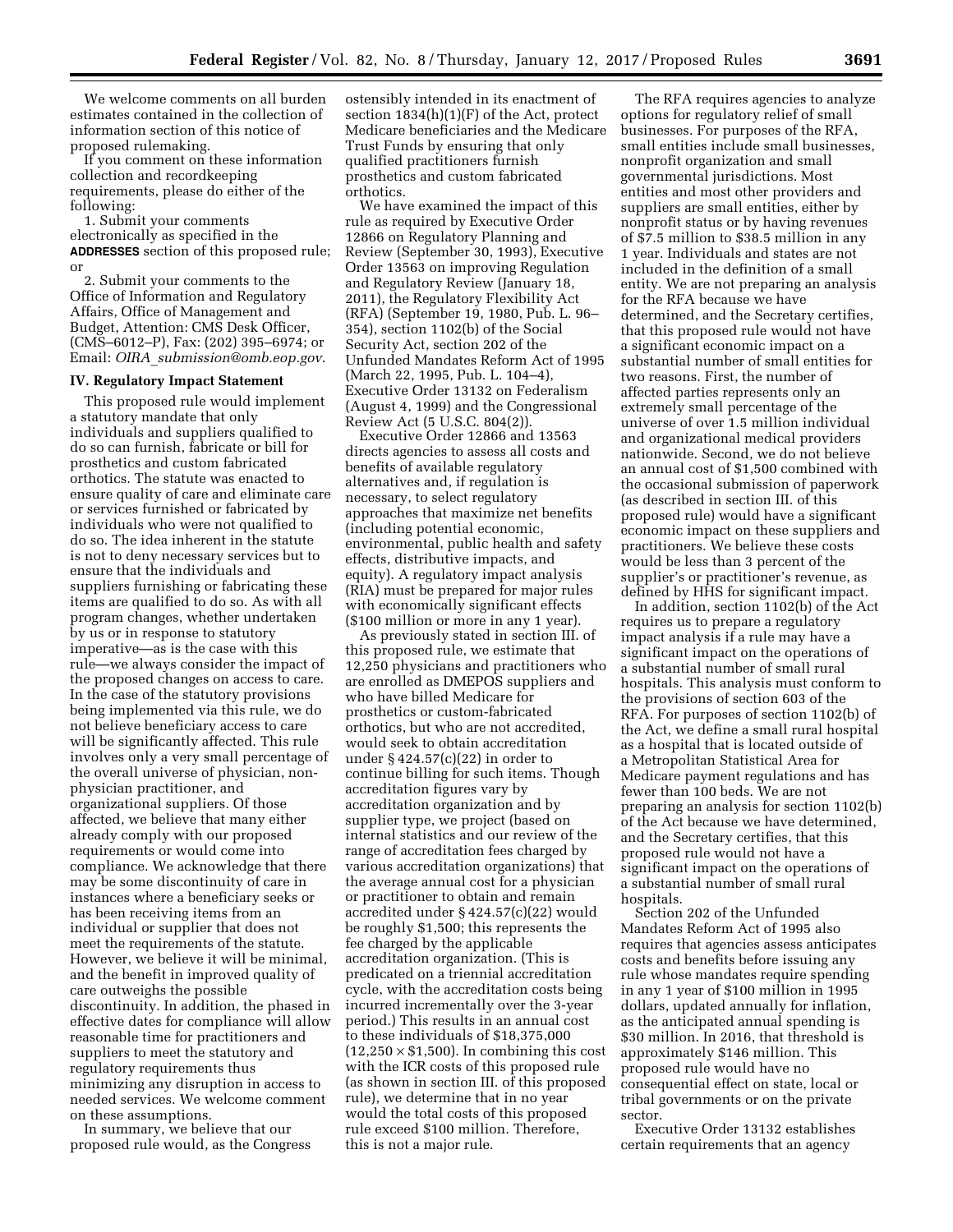must meet when it promulgates a proposed rule (and subsequent final rule) that imposes substantial direct requirement cost on state and local governments, preempts state law, or otherwise has Federalism implications. Since this rule does not impose any costs on state or local governments, the requirements of Executive Order 13132 are not applicable.

There were several uncertainties associated with our proposed projections. First, we could not determine precisely the number of DMEPOS suppliers who would choose not to pursue accreditation or be unable to become accredited. Second, we had no data on which to base our 5,000 person and 500-person estimates in Tables 10 and 11. As such, these estimates are merely designed to solicit comment on the number of individuals who would be affected by  $\S 424.57(d)(3)$ . Third, we welcome comment on our estimation of \$1,500 as the annual cost for a qualified supplier to obtain and remain accredited in accordance our proposals. Fourth, as we lack sufficient data to estimate any potential burden on fabricating facilities, we request comments regarding the types of possible burden and, if there are any, the costs involved.

We note that by limiting payment to the circumstances described in this rule, our regulations would likely reduce the provision of and billing for these items to instances consistent with the statute. We believe, however, that this would enhance the quality of services and items by ensuring that unqualified entities and individuals are not furnishing such goods, while simultaneously having no real effect on how prices are set for them.

In accordance with the provisions of Executive Order 12866, this proposed rule was reviewed by the Office of Management and Budget.

#### **V. Response to Comments**

Because of the large number of public comments we normally receive on **Federal Register** documents, we are not able to acknowledge or respond to them individually. We will consider all comments we receive by the date and time specified in the **DATES** section of this preamble, and, when we proceed with a subsequent document, we will respond to the comments in the preamble to that document.

#### **List of Subjects for 42 CFR Part 424**

Emergency medical services, Health facilities, Health professions, Medicare.

For the reasons set forth in the preamble, the Centers for Medicare & Medicaid Services proposes to amend 42 CFR part 424 as set forth below:

# **PART 424—CONDITIONS FOR MEDICARE PAYMENT**

■ 1. The authority citation for part 424 continues to read as follows:

**Authority:** Sections 1102 and 1871 of the Social Security Act (42 U.S.C. 1302 and 1395hh).

■ 2. Section 424.57 is amended as follows:

■ a. In paragraph (a) by adding the definition of ''Custom-fabricated orthotics,'' Fabrication facility'', ''Occupational therapist'', ''Ocularist'', ''Orthotist'', ''Pedorthist'', ''Physical therapist'', ''Physician'', ''Positive model of the patient'', ''Prosthetics'', ''Prosthetist'', ''Qualified practitioner'', and ''Qualified supplier'' in alphabetical order and in the definition of ''DMEPOS supplier'' by removing the reference ''paragraphs (c) and (d) of this section'' and adding in its place the reference ''paragraphs (c) and (h) of this section''.

■ b. Revising paragraph (c)(22); ■ c. In paragraph (c)(26) removing the reference ''paragraph (d) of this section'' and adding in its place the reference ''paragraph (h) of this section''; ■ d. Redesignating paragraph (d) as paragraph (h) and adding a new

paragraph (d);

■ e. In newly designated paragraph (h)(1)(i) and (ii), removing the reference ''paragraph (d)(15) of this section'' and adding in its place the reference ''paragraph (h)(15) of this section''.

■ f. In newly designated paragraphs  $(h)(1)(i)$ ,  $(ii)$ ,  $(h)(4)(ii)(B)$ ,  $(h)(5)(iii)$ introductory text, (h)(12), and (h)(15)(ii), removing the reference ''paragraph (d)'' of this section and adding in its place the reference ''paragraph (h)'' of this section.

■ g. In newly designated paragraphs (h)(2)(i), (ii), and (iii) removing the reference ''paragraph (d)(3) of this section'' and adding in its place the reference "paragraph  $(h)(3)$  of this section''.

■ h. In newly designated paragraphs (h)(3)(i), removing the references ''paragraph (d)(2) of this section'' and adding in its place the reference

''paragraph (h)(2)'' and removing the reference ''paragraph (d)(3)(ii) of this section'' and adding in its place the reference ''paragraph (h)(3)(ii) of this section''.

■ i. In newly designated paragraph (h)(15)(ii), removing the reference ''paragraph (d)(15)(i) of this section'' and adding in its place ''paragraph (h)(15)(i) of this section''.

The revisions and additions read as follows:

### **§ 424.57 Special payment rules for items furnished by DMEPOS suppliers and issuance of DMEPOS supplier billing privileges.**

 $(a) * * * *$ 

*Custom-fabricated orthotic* means an item as listed in section 1861(s)(9) of the Act that meets all of the following:

(i) Is individually made for a specific patient.

(ii) Is constructed using one of the positive model techniques (as defined in this paragraph).

(iii) Is made based on clinically derived and rectified castings, tracings, measurements, and other images (such as x-rays) of the body part and may involve the use of calculations, templates, and components.

(iv) Is made using basic materials including, but not limited to the following:

(A) Plastic.

(B) Metal.

(C) Leather or cloth in the form of uncut or unshaped sheets or bars.

(D) Other basic forms and involves substantial work such as the following: (*1*) Vacuum forming.

- (*2*) Cutting.
- (*3*) Bending.
- (*4*) Molding.
- (*5*) Sewing.
- (*6*) Drilling.
- (*7*) Laminating.
- \* \* \* \* \*

*Fabrication facility* means the physical structure that—

(1) Meets the requirements in paragraph (d)(4) of this section; and

(2) Must be used by a qualified practitioner or a qualified supplier to fabricate prosthetics or customfabricated orthotics that are billed to and paid for by Medicare.

\* \* \* \* \* *Occupational therapist* means an individual who meets the personnel qualifications for an occupational therapist as specified in § 484.4 of this chapter.

*Ocularist* means a trained technician skilled in the arts of fitting, shaping, and painting ocular prostheses who is certified by the National Examining Board of Ocularist.

*Orthotist* means an individual who meets the personnel qualifications for an orthotist as specified in § 485.70(d) of this chapter.

*Pedorthist* means an individual with specific training in footwear which includes other pedorthic devices to solve problems in, or related to, the foot. \* \* \* \* \*

*Physical therapist* means an individual who meets the personnel qualifications for a physical therapist as specified in § 484.4 of this chapter.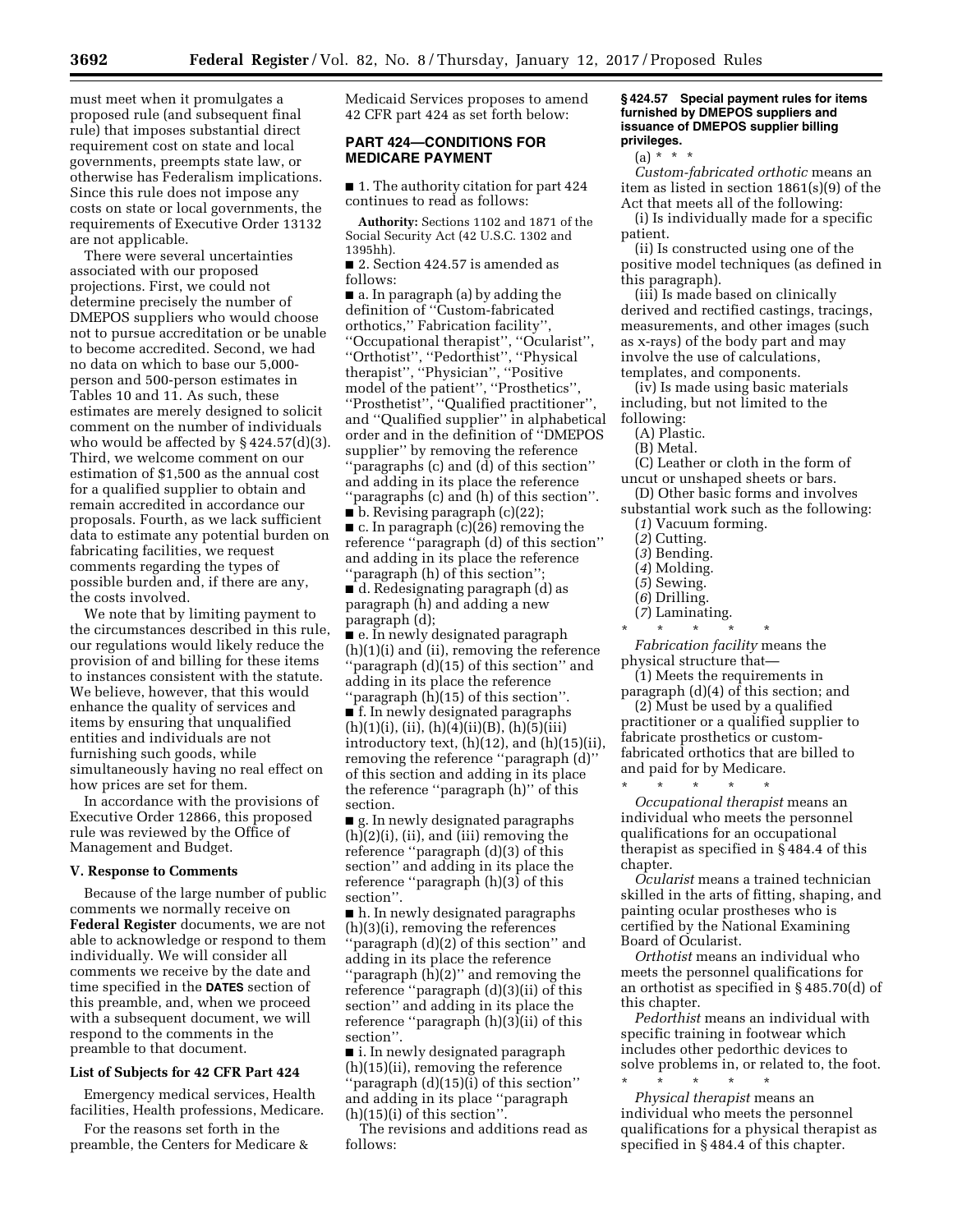*Physician* means an individual who meets the personnel qualifications for a physician as specified in § 484.4 of this chapter.

*Positive model of the patient* means a particular type of custom fabrication in which one of the following modeling techniques is used:

(i) Molded to the patient model as a negative impression of the patient's body part and a positive model rectification are constructed.

(ii) Computer Aided Design-Computer Aided Manufacturing (CAD–CAM) system.

(iii) Direct formed model.

*Prosthetics* means an item as described in section 1861(s)(9) of the Act.

*Prosthetist* means an individual who meets the personnel qualifications for a prosthetist as specified in § 485.70(f) of this chapter.

*Qualified practitioner* means one of the following eligible professionals or other persons defined in paragraph (a) of this section who meets the prosthetic and custom-fabricated orthotic requirements specified in paragraph (d)(3) of this section:

(i) Occupational therapist.

(ii) Ocularist.

(iii) Orthotist.

(iv) Pedorthist.

(v) Physical therapist.

(vi) Physician.

(vii) Prosthetist.

*Qualified supplier* means a DMEPOS supplier as defined in paragraph (a) of this section that is accredited by a CMSapproved accreditation organization to fabricate prosthetics and customfabricated orthotics as described in  $§ 424.58(c).$ 

\* \* \* \* \*

(c) \* \* \*

(22)(i) *DMEPOS supplier* 

*requirements.* A DMEPOS supplier must be accredited by a CMS-approved accreditation organization in order to receive and retain a supplier billing number and to enroll in Medicare. The accreditation must indicate the specific products and services for which the DMEPOS supplier is accredited in order for the DMEPOS supplier to receive payment for those specific products and services.

(ii) *Requirements for DMEPOS suppliers fabricating or billing prosthetics and custom-fabricated orthotics.* Effective 1 year after the posting of the final revised quality standards or the next revalidation, whichever is later, a DMEPOS supplier fabricating or billing for prosthetics or any of the custom-fabricated orthotics identified on the list described in

paragraph (d)(2) of this section must do all of the following:

(A) Meet the requirements specified in paragraph (c)(22)(i) of this section.

(B) Be accredited by a CMS-approved accreditation organization for orthotics and prosthetics as described in § 424.58(c). The accreditation must indicate the specific products and services for which the DMEPOS supplier is accredited in order for the qualified supplier (as defined in § 424.57(a)) to receive payment for the prosthetics and specific customfabricated orthotics.

(C) Notify the AO of any change in conditions, practices, or operations that were relied upon by the AO at the time of accreditation. This would include, but not be limited to, a requirement for notifying the AO of any changes in personnel, including changes in status or qualifications of employees of the qualified supplier or of any personnel utilized by the qualified supplier via contract or other business relationship. This requirement is included to ensure that qualified suppliers, once accredited, continue to meet all of the accreditation and other supplier standards.

\* \* \* \* \*

(d) *Additional standards for qualified suppliers fabricating or billing for prosthetics or custom-fabricated orthotics, or qualified practitioners furnishing or fabricating prosthetics and custom-fabricated orthotics.* 

(1) *General rule.* CMS makes payment for a bill or claim for a prosthetic or custom-fabricated orthotic identified on the list in paragraph (d)(2) of this section and meets all of the following:

(i) Furnished by a qualified practitioner.

(ii) Fabricated by a qualified practitioner or qualified supplier at a fabrication facility as defined in paragraph (a) of this section.

(iii)(A) Billed by a qualified supplier; or

(B) Submitted as a claim by a Medicare beneficiary.

(2) *List of prosthetics and customfabricated orthotics subject to the additional standards.* CMS maintains a list of prosthetics and custom-fabricated orthotics subject to the requirements in this section. The list is—

(i) Updated as necessary; and

(ii) Posted on the CMS Web site.

(3) *Training, licensure, and certification requirements for qualified practitioners.* (i) A qualified practitioner who is not enrolled in Medicare as a DMEPOS supplier must meet either of the following licensure and certification requirements:

(A) Licensed in orthotics, pedorthics or prosthetics by all States in which they practice.

(B) In States that do not provide licenses for orthotics, pedorthics or prosthetics a qualified practitioner must be—

(*1*) Specifically trained and educated to provide and manage the provision of pedorthics, prosthetics, and orthotics; and

(*2*) Certified by any of the following: (*i*) ABC.

(*ii*) BOC.

(*iii*) A Secretary-approved organization that has standards equivalent to the ABC or BOC.

(ii) Qualified practitioners must meet the licensure, training, education and certification requirements specified in this section within 1 year of publication of the final rule.

(4) *Fabrication facility requirements.*  A fabrication facility at which qualified suppliers and qualified practitioners fabricate prosthetics and customfabricated orthotics, as defined in § 424.57(a), must meet all of the following requirements:

(i) Be located within the United States or one of its territories.

(ii) Be a business that is organized, established and licensed under applicable state and federal laws.

(iii) Have a process for maintenance and production of fabrication records including the following:

(A) Job/work orders.

(B) Record tracking systems.

(C) Real time recordkeeping, for example, ensuring that records are updated as the fabrication takes place.

(iv) Have a quality assurance process to identify non-standard production outcomes, and improve fabrication outcomes.

(v) Have a periodic review and employee demonstration of fabrication/ safety/communication/operations competencies with corrective action plans for staff that do not meet the minimal standards.

(vi) Have full time appropriately credentialed staff member(s) who are (qualified practitioners or qualified suppliers) onsite to fabricate and to supervise fabrication.

(vii) Have a laboratory area with appropriate safety equipment (for example, flammable material storage, gloves, safety glasses, proper ventilation).

(viii) Have a separate waiting area and chairs with armrests, as necessary.

(ix) Have a patient care and fitting rooms with appropriate levels of privacy and sanitation. Patient fitting and care areas should be separate from the fabrication area.